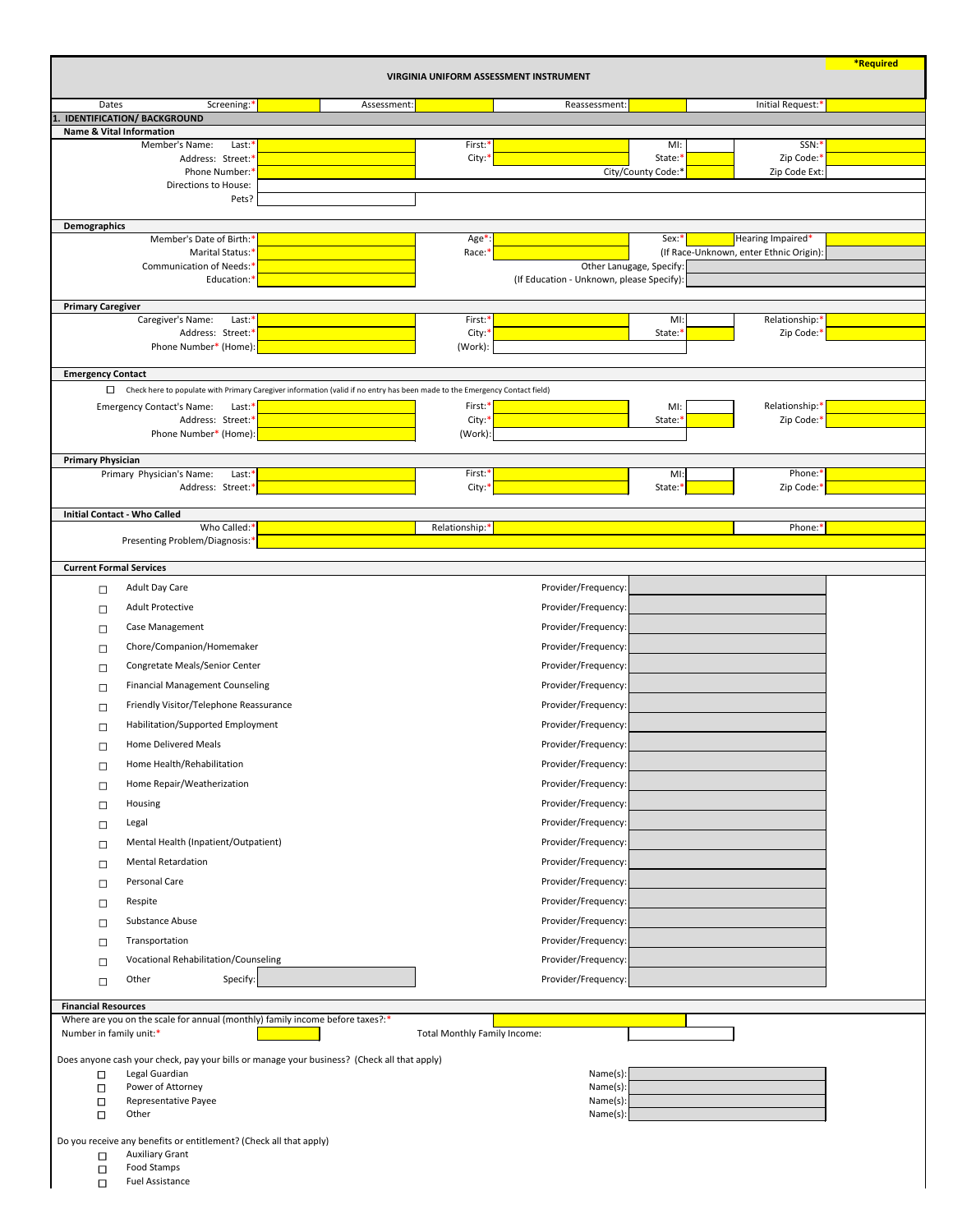|                             |                                                                                |         | VIRGINIA UNIFORM ASSESSMENT INSTRUMENT |                        |                      | *Required |
|-----------------------------|--------------------------------------------------------------------------------|---------|----------------------------------------|------------------------|----------------------|-----------|
|                             |                                                                                |         |                                        |                        |                      |           |
| $\Box$                      | <b>General Relief</b>                                                          |         |                                        |                        |                      |           |
| $\Box$                      | State & Local Hospitalization                                                  |         |                                        |                        |                      |           |
| $\Box$                      | Subsidized Housing                                                             |         |                                        |                        |                      |           |
| $\Box$                      | <b>Tax Relief</b>                                                              |         |                                        |                        |                      |           |
|                             |                                                                                |         |                                        |                        |                      |           |
|                             | Do you receive any benefits or entitlements? (Check all that apply)            |         |                                        |                        |                      |           |
| $\Box$                      | <b>Black Lung</b>                                                              |         |                                        | Amount:                |                      |           |
| $\Box$                      | Pension                                                                        |         |                                        | Amount:                |                      |           |
| $\Box$                      | <b>Social Security</b>                                                         |         |                                        | Amount:                |                      |           |
| $\Box$                      | SSI/SSDI                                                                       |         |                                        | Amount:                |                      |           |
| $\Box$                      | VA Benefits                                                                    |         |                                        | Amount:                |                      |           |
| $\Box$                      | Wages/Salary                                                                   |         |                                        | Amount:                |                      |           |
| $\Box$                      | Other                                                                          |         |                                        | Amount:                |                      |           |
|                             |                                                                                |         |                                        |                        |                      |           |
|                             |                                                                                |         |                                        |                        |                      |           |
|                             | What type of health insurance do you have?: * (Check all that apply)           |         |                                        |                        |                      |           |
| $\Box$                      | Medicare Insured                                                               |         |                                        | Medicare #:            |                      |           |
| $\Box$                      | Medicaid Insured                                                               |         |                                        | Medicaid #:            |                      |           |
| $\Box$                      | Medicaid - Pending                                                             |         |                                        |                        |                      |           |
| $\Box$                      | Medicaid - QMB/SLMB                                                            |         |                                        |                        |                      |           |
| $\Box$                      | All Other Public/Private                                                       |         |                                        | Specify:               |                      |           |
|                             |                                                                                |         |                                        |                        |                      |           |
| <b>Physical Environment</b> |                                                                                |         |                                        |                        |                      |           |
|                             | Where do you usually live?:*                                                   |         |                                        |                        |                      |           |
|                             | Does anyone usually live with you?                                             |         |                                        |                        |                      |           |
|                             | Name of Person(s) in Household:                                                |         |                                        |                        |                      |           |
|                             |                                                                                |         |                                        |                        |                      |           |
|                             |                                                                                |         |                                        |                        |                      |           |
|                             |                                                                                |         |                                        |                        |                      |           |
|                             | Name of Provider (Place):                                                      |         |                                        | <b>Admission Date:</b> |                      |           |
|                             |                                                                                |         |                                        |                        |                      |           |
|                             | Provider NPI (if applicable):                                                  |         |                                        |                        |                      |           |
|                             |                                                                                |         |                                        |                        |                      |           |
|                             | Where you usually live are there any problems? (Check all problems that apply) |         |                                        |                        |                      |           |
| $\Box$                      | <b>Barriers to Access</b>                                                      |         |                                        |                        |                      |           |
| □                           | <b>Electrical Hazards</b>                                                      |         |                                        |                        |                      |           |
| $\Box$                      | Fire Hazards/No Smoke Alarm                                                    |         |                                        |                        |                      |           |
| $\Box$                      | Insufficient Heat/Air Conditioning                                             |         |                                        |                        |                      |           |
| $\Box$                      | Insufficient Hot Water/Water                                                   |         |                                        |                        |                      |           |
|                             |                                                                                |         |                                        |                        |                      |           |
| $\Box$                      | Lack of/Poor Toilet Facilities (Inside/Outside)                                |         |                                        |                        |                      |           |
| $\Box$                      | Lack of/Defective Stove, Refrigerator, Freezer                                 |         |                                        |                        |                      |           |
| $\Box$                      | Lack of/Defective Washer/Dryer                                                 |         |                                        |                        |                      |           |
| $\Box$                      | Lack of/Poor Bathing Facilities                                                |         |                                        |                        |                      |           |
| $\Box$                      | <b>Structural Problems</b>                                                     |         |                                        |                        |                      |           |
| $\Box$                      | Telephone Not Accessible                                                       |         |                                        |                        |                      |           |
| $\Box$                      | Unsafe Neighborhood                                                            |         |                                        |                        |                      |           |
|                             | Unsafe/Poor Lighting                                                           |         |                                        |                        |                      |           |
| $\Box$                      |                                                                                |         |                                        |                        |                      |           |
| $\Box$                      | <b>Unsanitiary Conditions</b>                                                  |         |                                        |                        |                      |           |
| $\Box$                      | Other                                                                          |         |                                        | Specify:               |                      |           |
|                             |                                                                                |         |                                        |                        |                      |           |
|                             | Describe Problem:                                                              |         |                                        |                        |                      |           |
|                             |                                                                                |         |                                        |                        |                      |           |
|                             |                                                                                |         |                                        |                        |                      |           |
| <b>Functional Status</b>    |                                                                                |         |                                        |                        |                      |           |
|                             | <b>ADLS</b> (Select Appropriate Level):                                        |         |                                        |                        |                      |           |
| Bathing:*                   |                                                                                |         | Dressing:*                             |                        | Toileting:*          |           |
| Transferring:*              |                                                                                |         | Eating/Feeding:*                       |                        |                      |           |
|                             |                                                                                |         |                                        |                        |                      |           |
|                             |                                                                                |         |                                        |                        |                      |           |
|                             | <b>Continence (Bowel &amp; Bladder)</b>                                        |         |                                        |                        |                      |           |
| Bowel:*                     |                                                                                |         | Bladder:*                              |                        |                      |           |
|                             |                                                                                |         |                                        |                        |                      |           |
| Ambulation                  |                                                                                |         |                                        |                        |                      |           |
| Walking:*                   |                                                                                |         | Wheeling:*                             |                        | Stair Climbing:*     |           |
| Mobility:*                  |                                                                                |         |                                        |                        |                      |           |
|                             |                                                                                |         |                                        |                        |                      |           |
| <b>IADLs</b>                |                                                                                |         |                                        |                        |                      |           |
| Needs Help?                 |                                                                                |         |                                        |                        |                      |           |
|                             | $O$ No                                                                         | $O$ Yes |                                        | $O$ Yes<br>$O$ No      |                      |           |
|                             | Meal Preparation:*<br>$O$ No                                                   | $O$ Yes | Housekeeping:*                         | $O$ Yes                | Laundry:*<br>$O$ No  | O Yes     |
|                             | Money Mgmt:*                                                                   |         | Transport:*                            | $O$ No                 | Shopping:*<br>$O$ No | O Yes     |
|                             | $O$ No<br>Using Phone:*                                                        | $O$ Yes | Home Maintenance:*                     | $O$ Yes<br>$O$ No      |                      |           |
|                             |                                                                                |         |                                        |                        |                      |           |
|                             | Comments:                                                                      |         |                                        |                        |                      |           |
|                             |                                                                                |         |                                        |                        |                      |           |
|                             |                                                                                |         |                                        |                        |                      |           |
|                             |                                                                                |         |                                        |                        |                      |           |
|                             | <b>Screener Name:</b>                                                          |         | Agency:                                |                        |                      |           |
|                             |                                                                                |         |                                        |                        |                      |           |
|                             |                                                                                |         |                                        |                        |                      |           |
| DMAS-P98 (Feb 11, 2016)     |                                                                                |         |                                        |                        |                      |           |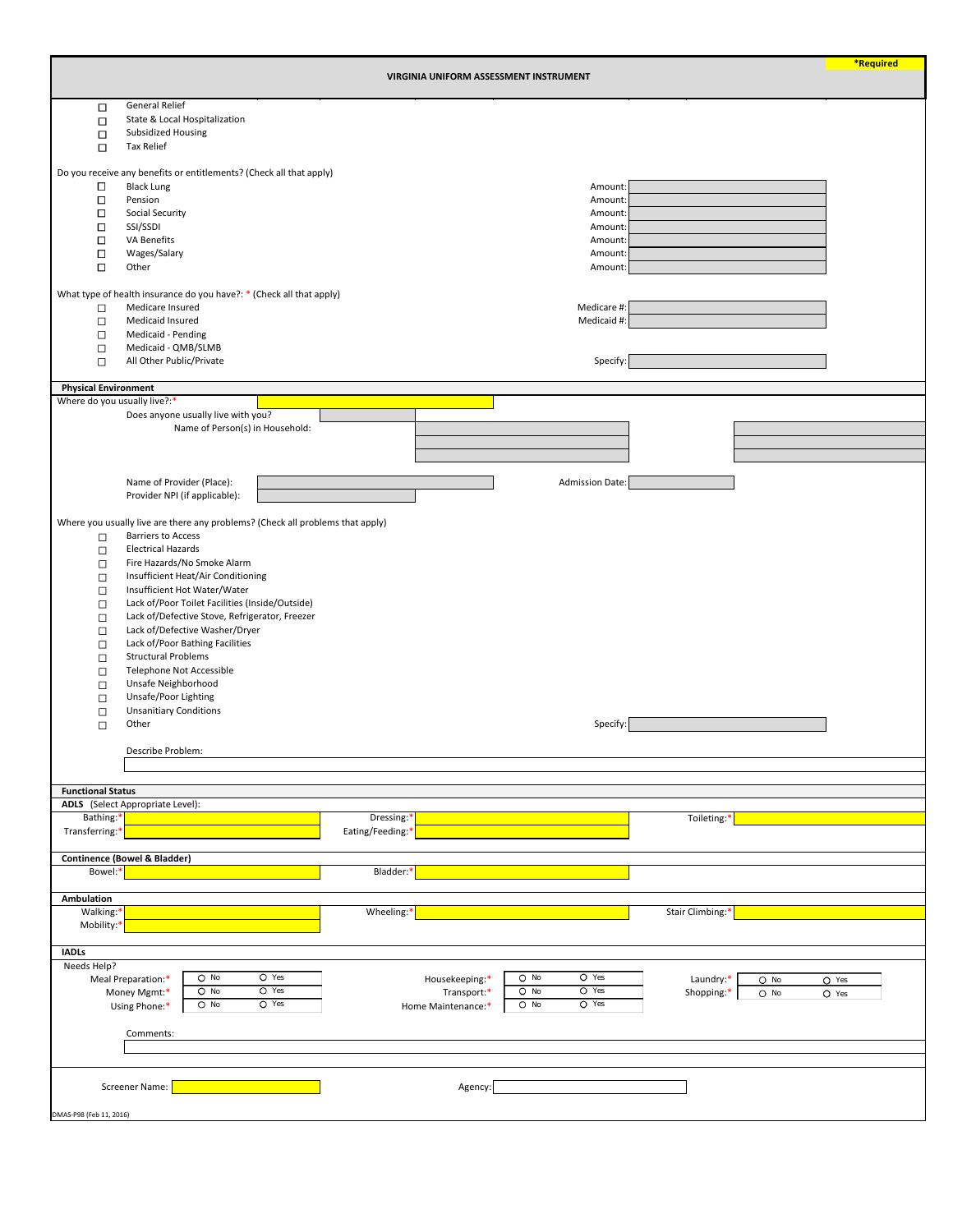| VIRGINIA UNIFORM ASSESSMENT INSTRUMENT - Part B                                                                                                                       |                                                           |                                      |                                              |                                           |                                |                           | <b>*Required</b>     |
|-----------------------------------------------------------------------------------------------------------------------------------------------------------------------|-----------------------------------------------------------|--------------------------------------|----------------------------------------------|-------------------------------------------|--------------------------------|---------------------------|----------------------|
| <b>Member Information</b>                                                                                                                                             |                                                           |                                      |                                              |                                           |                                |                           |                      |
| Member's Last Name:*                                                                                                                                                  |                                                           |                                      | First:*<br><b>Physical Health Assessment</b> |                                           |                                | $M!$ :                    | SSN:*                |
|                                                                                                                                                                       |                                                           |                                      |                                              |                                           |                                |                           |                      |
| <b>Professional Visits/Medical Admissions</b><br><b>Doctor's Name</b>                                                                                                 |                                                           | Phone                                | <b>Phone Ext</b>                             | Date of Last Visit                        | <b>Reason for Last Visit</b>   |                           |                      |
|                                                                                                                                                                       |                                                           |                                      |                                              |                                           |                                |                           |                      |
|                                                                                                                                                                       |                                                           |                                      |                                              |                                           |                                |                           |                      |
| Admissions: In the past 12 months, have you been admitted to a  for medical or rehabilitation reasons?                                                                |                                                           |                                      |                                              |                                           |                                |                           |                      |
| <b>Name of Place</b>                                                                                                                                                  |                                                           |                                      | <b>Admit Date</b>                            | <b>Length of Stay/Reason</b>              |                                |                           |                      |
| Hospital:<br>$\Box$<br>$\Box$<br><b>Nursing Facility:</b>                                                                                                             |                                                           |                                      |                                              |                                           |                                |                           |                      |
| $\Box$<br><b>Adult Care Residence:</b>                                                                                                                                |                                                           |                                      |                                              |                                           |                                |                           |                      |
| Do you have any advanced directives such as Who has it Where is it?                                                                                                   |                                                           |                                      |                                              |                                           |                                |                           |                      |
| $\Box$<br>Living Will:<br>Durable Power of Attorney for Health Care:<br>$\Box$                                                                                        |                                                           |                                      |                                              |                                           |                                |                           |                      |
| $\Box$<br>Other:                                                                                                                                                      |                                                           |                                      |                                              |                                           |                                |                           |                      |
|                                                                                                                                                                       |                                                           |                                      |                                              |                                           |                                |                           |                      |
| <b>Diagnoses &amp; Medication Profile</b><br>Do you have any current medical problems, or a known or suspected diagnosis of mental retardation or related conditions? |                                                           |                                      |                                              |                                           |                                |                           |                      |
| <b>Current Diagnoses</b>                                                                                                                                              |                                                           |                                      | Date of Onset                                |                                           |                                |                           |                      |
|                                                                                                                                                                       |                                                           |                                      |                                              |                                           |                                |                           |                      |
|                                                                                                                                                                       |                                                           |                                      |                                              |                                           |                                |                           |                      |
|                                                                                                                                                                       |                                                           |                                      |                                              |                                           |                                |                           |                      |
|                                                                                                                                                                       |                                                           |                                      |                                              |                                           |                                |                           |                      |
| Active Diagnoses: (Enter up to 3 major active diagnoses)<br>Diagnosis 1:                                                                                              |                                                           |                                      |                                              |                                           |                                |                           |                      |
| Diagnosis 2:<br>Diagnosis 3:                                                                                                                                          |                                                           |                                      |                                              |                                           |                                |                           |                      |
|                                                                                                                                                                       |                                                           |                                      |                                              |                                           |                                |                           |                      |
| Current Medications (include Over-the-Counter). Include Medication, Dose, Frequency, Route and Reason(s) Prescribed:<br>1.                                            |                                                           |                                      |                                              |                                           |                                |                           |                      |
| 2.                                                                                                                                                                    |                                                           |                                      |                                              |                                           |                                |                           |                      |
| 3.<br>4.                                                                                                                                                              |                                                           |                                      |                                              |                                           |                                |                           |                      |
| 5.                                                                                                                                                                    |                                                           |                                      |                                              |                                           |                                |                           |                      |
| 6.<br>7.                                                                                                                                                              |                                                           |                                      |                                              |                                           |                                |                           |                      |
| 8.                                                                                                                                                                    |                                                           |                                      |                                              |                                           |                                |                           |                      |
| 9.<br>10.                                                                                                                                                             |                                                           |                                      |                                              |                                           |                                |                           |                      |
|                                                                                                                                                                       |                                                           |                                      |                                              |                                           |                                |                           |                      |
| <b>Total Number of Medications:</b><br>Total Number of Tranquilizer/Psychotropic Drugs:                                                                               |                                                           |                                      |                                              |                                           |                                |                           |                      |
|                                                                                                                                                                       |                                                           |                                      |                                              |                                           |                                |                           |                      |
| Do you have any problems with medicine(s)? (Check all that apply)<br>Adverse reactions/allergies<br>□                                                                 |                                                           |                                      |                                              |                                           |                                |                           |                      |
| Getting to the pharmacy<br>$\Box$                                                                                                                                     |                                                           |                                      |                                              |                                           |                                |                           |                      |
| Understanding directions/schedule<br>$\Box$<br>Cost of medication<br>П                                                                                                |                                                           |                                      |                                              |                                           |                                |                           |                      |
| Taking them as instructed/prescribed<br>□                                                                                                                             |                                                           |                                      |                                              |                                           |                                |                           |                      |
| How do you take your medicine(s)?*                                                                                                                                    |                                                           |                                      |                                              |                                           |                                |                           |                      |
| Describe help:                                                                                                                                                        |                                                           |                                      |                                              |                                           |                                |                           |                      |
| Name of helper:                                                                                                                                                       |                                                           |                                      |                                              |                                           |                                |                           |                      |
| <b>Sensory Functions</b>                                                                                                                                              |                                                           |                                      |                                              |                                           |                                |                           |                      |
| How is your vision, hearing and speech?                                                                                                                               |                                                           |                                      |                                              |                                           |                                |                           |                      |
| <b>No Impairment</b>                                                                                                                                                  | Impairment<br>Compensation                                | Impairment<br><b>No Compensation</b> | <b>Complete Loss</b>                         | Unknown                                   | <b>Record Date</b><br>of Onset | <b>Type of Impairment</b> | Date of<br>Last Exam |
| Vision: *<br>$\overline{O}$                                                                                                                                           | $\overline{O}$                                            | $\overline{O}$                       | $\overline{O}$                               | $\overline{O}$                            |                                |                           |                      |
| $\overline{O}$<br>Hearing: *<br>$\overline{O}$<br>Speech: *                                                                                                           | $\overline{O}$<br>$\overline{O}$                          | $\overline{O}$<br>$\overline{O}$     | $\overline{O}$<br>$\overline{O}$             | $\overline{\mathbf{o}}$<br>$\overline{O}$ |                                |                           |                      |
|                                                                                                                                                                       |                                                           |                                      |                                              |                                           |                                |                           |                      |
| <b>Physical Status</b>                                                                                                                                                |                                                           |                                      |                                              |                                           |                                |                           |                      |
| Joint Motion:                                                                                                                                                         | How is your ability to move your arms, fingers, and legs? |                                      |                                              |                                           |                                |                           |                      |
| Have you ever broken or dislocated any bones  Ever had an amputation or lost any limbs  Lost voluntary movement of any part of your body?                             |                                                           |                                      |                                              |                                           |                                | O No O Yes                |                      |
|                                                                                                                                                                       |                                                           |                                      |                                              |                                           |                                |                           |                      |
| Fractures/Dislocation:                                                                                                                                                |                                                           |                                      | Previous Rehab Program?                      | O No/Not Completed                        | O Yes                          |                           |                      |
|                                                                                                                                                                       |                                                           |                                      | Date of Fracture/Dislocation                 | O 1 Year or Less                          | O More than 1 Year             |                           |                      |
| <b>Missing Limbs:</b>                                                                                                                                                 |                                                           |                                      |                                              |                                           |                                |                           |                      |
|                                                                                                                                                                       |                                                           |                                      | Previous Rehab Program?                      | O No/Not Completed                        | O Yes                          |                           |                      |
|                                                                                                                                                                       |                                                           |                                      | Date of Amputation                           | O 1 Year or Less                          | O More than 1 Year             |                           |                      |
|                                                                                                                                                                       |                                                           |                                      |                                              |                                           |                                |                           |                      |
| Paralysis/Paresis:                                                                                                                                                    |                                                           |                                      | Previous Rehab Program?                      | O No/Not Completed                        | O Yes                          |                           |                      |
|                                                                                                                                                                       |                                                           |                                      | Onset of Paralysis?                          | O 1 Year or Less                          | O More than 1 Year             |                           |                      |
|                                                                                                                                                                       | Describe:                                                 |                                      |                                              |                                           |                                |                           |                      |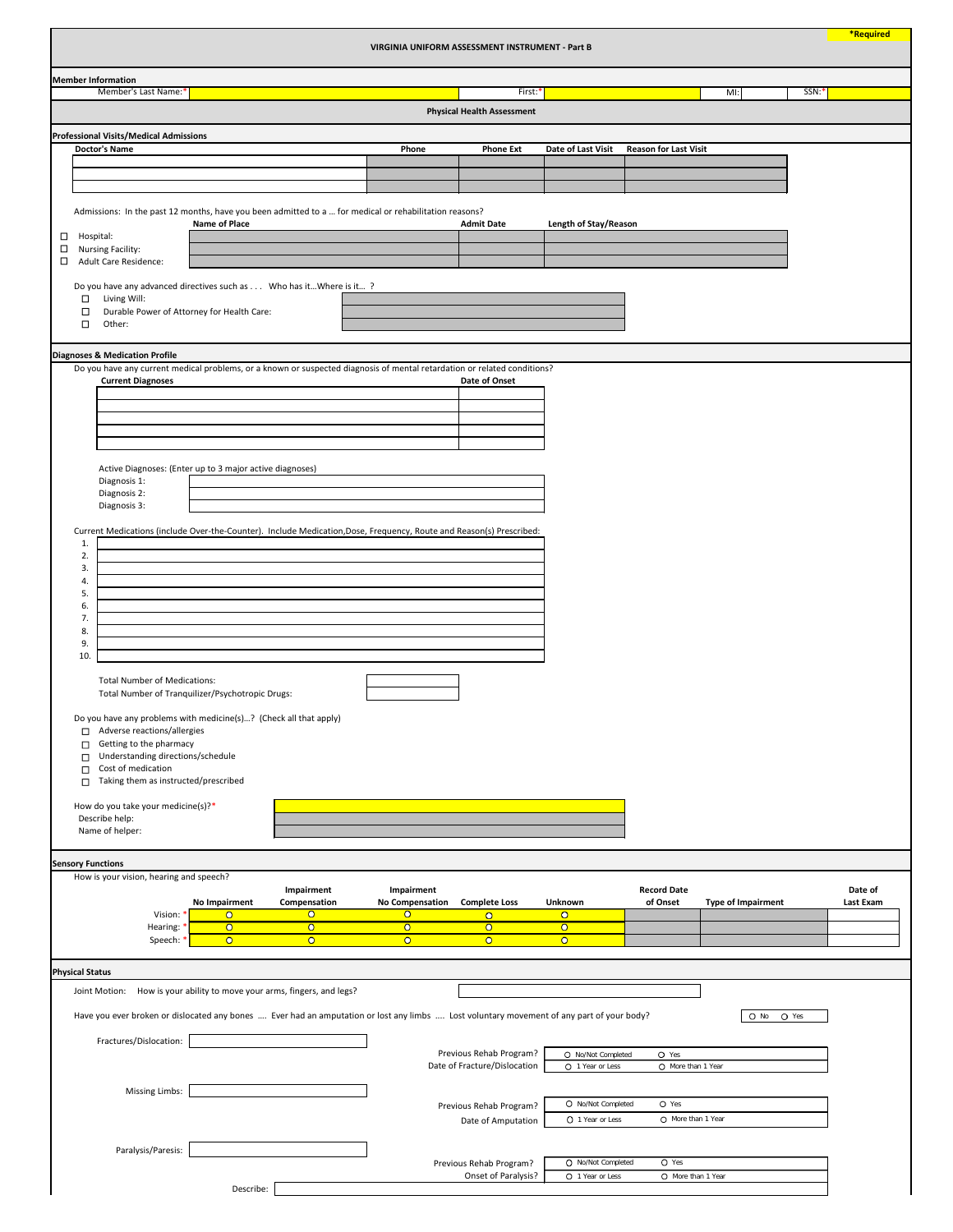|                                                                                                                                                                                                                                                                                                                      |                                                                                                                                                                                                                                                                                                                                                                                                                                                                 | VIRGINIA UNIFORM ASSESSMENT INSTRUMENT - Part B                                                                                                                                                                                                                                                                                                                                             |                   | <b>*Required</b> |
|----------------------------------------------------------------------------------------------------------------------------------------------------------------------------------------------------------------------------------------------------------------------------------------------------------------------|-----------------------------------------------------------------------------------------------------------------------------------------------------------------------------------------------------------------------------------------------------------------------------------------------------------------------------------------------------------------------------------------------------------------------------------------------------------------|---------------------------------------------------------------------------------------------------------------------------------------------------------------------------------------------------------------------------------------------------------------------------------------------------------------------------------------------------------------------------------------------|-------------------|------------------|
|                                                                                                                                                                                                                                                                                                                      |                                                                                                                                                                                                                                                                                                                                                                                                                                                                 |                                                                                                                                                                                                                                                                                                                                                                                             |                   |                  |
| <b>Nutrition</b>                                                                                                                                                                                                                                                                                                     |                                                                                                                                                                                                                                                                                                                                                                                                                                                                 |                                                                                                                                                                                                                                                                                                                                                                                             |                   |                  |
| Height (inches):* 0<br>Recent Weight Gain/Loss:*                                                                                                                                                                                                                                                                     | O Gain No<br>O Loss No<br>O Gain Yes                                                                                                                                                                                                                                                                                                                                                                                                                            | Weight (lbs):* <mark>민</mark><br>Describe:<br><b>O</b> Loss Yes                                                                                                                                                                                                                                                                                                                             |                   |                  |
| Are you on any special diet(s) for medical reasons?*<br>Do you take dietary supplements?*                                                                                                                                                                                                                            |                                                                                                                                                                                                                                                                                                                                                                                                                                                                 |                                                                                                                                                                                                                                                                                                                                                                                             |                   |                  |
| <b>Food Allergies</b><br>$\Box$<br>Inadequate Food/Fluid Intake<br>Nausea/Vomiting/Diarrhea<br>□<br>Problems Eating Certain Foods<br>□<br>Problems Following Special Diets<br>□<br><b>Problems Swallowing</b><br>□<br><b>Taste Problems</b><br>□<br>Tooth or Mouth Problems<br>П<br>Others<br>□                      | Do you have any problems that make it hard to eat? (Check all that apply)<br>Other Specify:                                                                                                                                                                                                                                                                                                                                                                     |                                                                                                                                                                                                                                                                                                                                                                                             |                   |                  |
| <b>Current Medical Services</b>                                                                                                                                                                                                                                                                                      |                                                                                                                                                                                                                                                                                                                                                                                                                                                                 |                                                                                                                                                                                                                                                                                                                                                                                             |                   |                  |
|                                                                                                                                                                                                                                                                                                                      |                                                                                                                                                                                                                                                                                                                                                                                                                                                                 |                                                                                                                                                                                                                                                                                                                                                                                             |                   |                  |
| Occupational<br>$\Box$<br>Physical<br>□<br>Reality/Remotivation<br>□<br>Respiratory<br>□<br>$\Box$<br>Speech<br>Other<br>$\Box$                                                                                                                                                                                      | Frequency:<br>Frequency:<br>Frequency:<br>Frequency:<br>Frequency:<br>Frequency:                                                                                                                                                                                                                                                                                                                                                                                | Rehabilitation Therapies: Do you get any therapy prescribed by a doctor, such as ? (Check all services that apply) <sup>[2]</sup>                                                                                                                                                                                                                                                           |                   |                  |
| Do you have any pressure ulcers?*                                                                                                                                                                                                                                                                                    | O No O Yes                                                                                                                                                                                                                                                                                                                                                                                                                                                      | Stage:                                                                                                                                                                                                                                                                                                                                                                                      | Location:         |                  |
| <b>Bowel/Bladder Training</b><br>□<br><b>Dialysis</b><br>□<br>Dressing/Wound Care<br>Eyecare<br>□<br>Glucose/Blood Sugar<br>□<br>Injections/IV Therapy<br>Oxygen<br>□<br>Radiation/Chemotherapy<br>Restraints<br>г<br><b>ROM Exercise</b><br>П<br><b>Trach Care/Suctioning</b><br>□<br>Ventilator<br>П<br>Other<br>□ | Special Medical Procedures: Do you receive any special nursing care, such as? (Check all services that apply)<br>Site, Type, Frequency:<br>Site, Type, Frequency:<br>Site, Type, Frequency:<br>Site, Type, Frequency:<br>Site, Type, Frequency:<br>Site, Type, Frequency:<br>Site, Type, Frequency:<br>Site, Type, Frequency:<br>Site, Type, Frequency:<br>Site, Type, Frequency:<br>Site, Type, Frequency:<br>Site, Type, Frequency:<br>Site, Type, Frequency: |                                                                                                                                                                                                                                                                                                                                                                                             |                   |                  |
| <b>Medical/Nursing Needs</b>                                                                                                                                                                                                                                                                                         |                                                                                                                                                                                                                                                                                                                                                                                                                                                                 |                                                                                                                                                                                                                                                                                                                                                                                             |                   |                  |
| Are there ongoing medical/nursing needs?<br>Describe ongoing medical/nursing needs:<br>> Evidence of medical instability<br>Comment:                                                                                                                                                                                 | Based on member's overall condition, assessor should evaluate medical and/or nursing needs.<br>O No O Yes<br>> Need for observation/assessment to prevent destabilization<br>> Complexity created by multiple medical conditions<br>> Why member's condition requires a physician, RN, or trained nurse's aide to oversee care on a daily basis                                                                                                                 |                                                                                                                                                                                                                                                                                                                                                                                             |                   |                  |
| Physician's Name/Title:                                                                                                                                                                                                                                                                                              |                                                                                                                                                                                                                                                                                                                                                                                                                                                                 | Date:                                                                                                                                                                                                                                                                                                                                                                                       |                   |                  |
| Other's Name/Title:                                                                                                                                                                                                                                                                                                  |                                                                                                                                                                                                                                                                                                                                                                                                                                                                 | Date:                                                                                                                                                                                                                                                                                                                                                                                       |                   |                  |
|                                                                                                                                                                                                                                                                                                                      |                                                                                                                                                                                                                                                                                                                                                                                                                                                                 |                                                                                                                                                                                                                                                                                                                                                                                             |                   |                  |
|                                                                                                                                                                                                                                                                                                                      |                                                                                                                                                                                                                                                                                                                                                                                                                                                                 | <b>Psycho-Social Assessment</b>                                                                                                                                                                                                                                                                                                                                                             |                   |                  |
| <b>Cognitive Function</b>                                                                                                                                                                                                                                                                                            |                                                                                                                                                                                                                                                                                                                                                                                                                                                                 |                                                                                                                                                                                                                                                                                                                                                                                             |                   |                  |
|                                                                                                                                                                                                                                                                                                                      | Orientation (Note: Information in italics is optional and can be used to give a MMSE Score)                                                                                                                                                                                                                                                                                                                                                                     |                                                                                                                                                                                                                                                                                                                                                                                             |                   |                  |
| Place:<br><b>MMSE Score:</b>                                                                                                                                                                                                                                                                                         | Person: Please tell me your full name (so that I can be sure our record is correct)                                                                                                                                                                                                                                                                                                                                                                             | Where are we now (state, county, town, street/route number, street name/box number)? Give the member 1 point for each correct response.                                                                                                                                                                                                                                                     |                   |                  |
| Time:<br><b>MMSE Score:</b>                                                                                                                                                                                                                                                                                          | Would you tell me the date today (year, season, date, day, month)?                                                                                                                                                                                                                                                                                                                                                                                              |                                                                                                                                                                                                                                                                                                                                                                                             |                   |                  |
| Orientation:*                                                                                                                                                                                                                                                                                                        |                                                                                                                                                                                                                                                                                                                                                                                                                                                                 |                                                                                                                                                                                                                                                                                                                                                                                             | Spheres affected: |                  |
| Recall/Memory/Judgment                                                                                                                                                                                                                                                                                               |                                                                                                                                                                                                                                                                                                                                                                                                                                                                 | Recall: I am going to say three words, and I want you to repeat them after I'm done. (House, Bus, Dog). * Ask the member to repeat them. Give the member 1 point for each correct response on the first<br>trial. * Repeat up to 6 trials until member can name all 3 words. Tell the member to hold them in his/her mind because you will ask them again in a minute or so what they were. |                   |                  |
| <b>MMSE Score:</b>                                                                                                                                                                                                                                                                                                   |                                                                                                                                                                                                                                                                                                                                                                                                                                                                 |                                                                                                                                                                                                                                                                                                                                                                                             |                   |                  |
| <b>MMSE Score:</b>                                                                                                                                                                                                                                                                                                   |                                                                                                                                                                                                                                                                                                                                                                                                                                                                 | Attention/Concentration: Spell the word "WORLD". Then ask the client to spell it backwards. Give 1 point for each correctly placed letter (DLROW).                                                                                                                                                                                                                                          |                   |                  |
| <b>Total MMSE Score:</b>                                                                                                                                                                                                                                                                                             | 0                                                                                                                                                                                                                                                                                                                                                                                                                                                               | Note: Score of 14 or below implies cognitive impairment                                                                                                                                                                                                                                                                                                                                     |                   |                  |
| Short-Term Memory Loss?<br>$\Box$                                                                                                                                                                                                                                                                                    |                                                                                                                                                                                                                                                                                                                                                                                                                                                                 | <b>Short-Term:</b> Ask the member to recall the 3 words he/she was to remember.                                                                                                                                                                                                                                                                                                             |                   |                  |

- 
-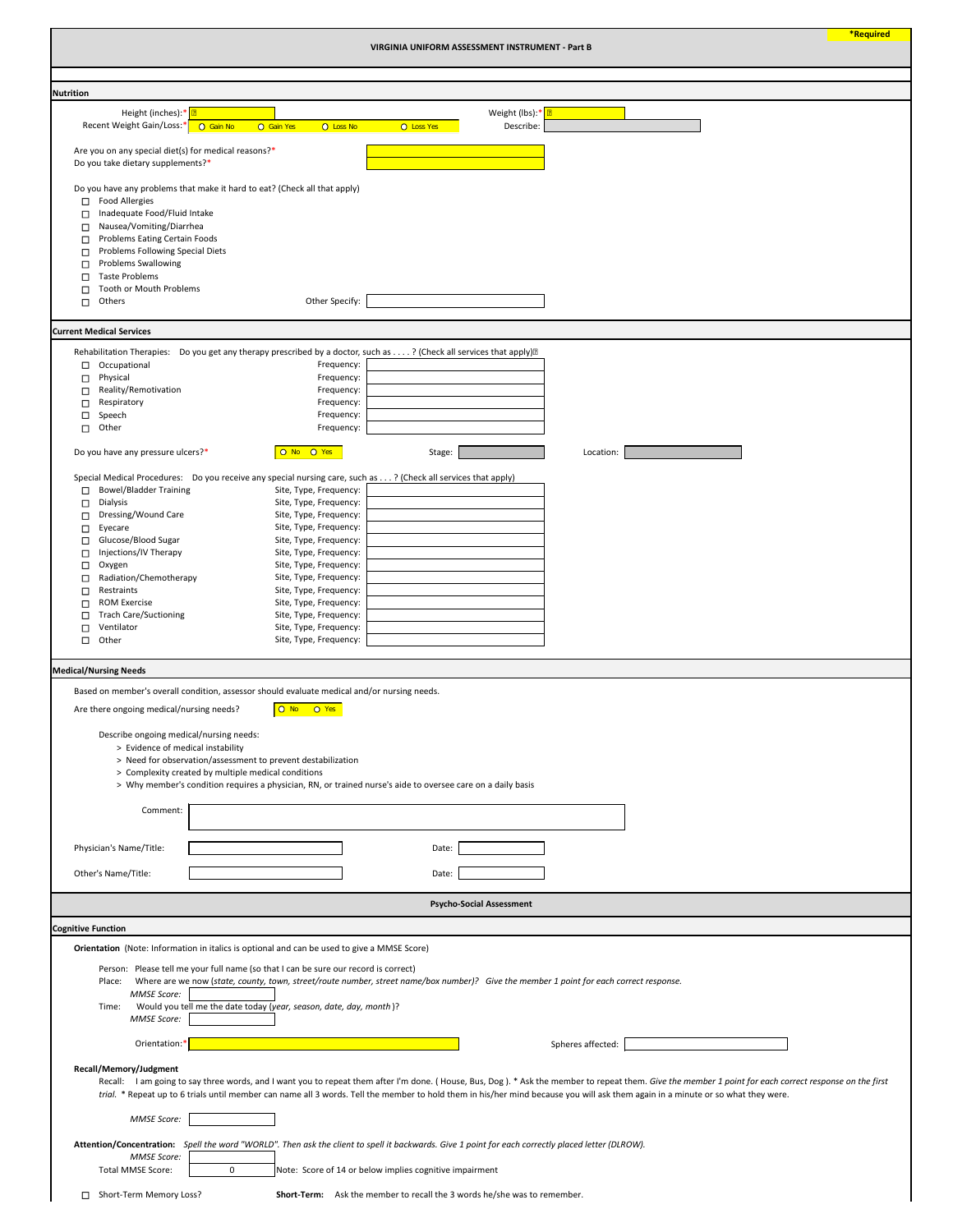|                                                                                                                                                                                                                                                                                                                                                                                                                                                                                                                                                                                                                                                                                                                                                                                                           |                         | VIRGINIA UNIFORM ASSESSMENT INSTRUMENT - Part B                                                    |                                         |                                    |                    | <b>*Required</b> |
|-----------------------------------------------------------------------------------------------------------------------------------------------------------------------------------------------------------------------------------------------------------------------------------------------------------------------------------------------------------------------------------------------------------------------------------------------------------------------------------------------------------------------------------------------------------------------------------------------------------------------------------------------------------------------------------------------------------------------------------------------------------------------------------------------------------|-------------------------|----------------------------------------------------------------------------------------------------|-----------------------------------------|------------------------------------|--------------------|------------------|
| Long-Term Memory Loss?<br>□<br>Judgment Problem?<br>$\Box$                                                                                                                                                                                                                                                                                                                                                                                                                                                                                                                                                                                                                                                                                                                                                | Long-Term:<br>Judgment: | Where were you born (What is your date of birth)?<br>If you need help at night, what would you do? |                                         |                                    |                    |                  |
| <b>Behavior Pattern</b>                                                                                                                                                                                                                                                                                                                                                                                                                                                                                                                                                                                                                                                                                                                                                                                   |                         |                                                                                                    |                                         |                                    |                    |                  |
| Does the member ever wander without purpose (trespass, get lost, go into traffic, etc.) or become agitated and abusive?*                                                                                                                                                                                                                                                                                                                                                                                                                                                                                                                                                                                                                                                                                  |                         |                                                                                                    |                                         |                                    |                    |                  |
| Type of inappropriate behavior:<br>Source of Information:                                                                                                                                                                                                                                                                                                                                                                                                                                                                                                                                                                                                                                                                                                                                                 |                         |                                                                                                    |                                         |                                    |                    |                  |
| <b>Life Stressors</b>                                                                                                                                                                                                                                                                                                                                                                                                                                                                                                                                                                                                                                                                                                                                                                                     |                         |                                                                                                    |                                         |                                    |                    |                  |
| Are there any stressful events that currently affect your life, such as.? (Check all that apply)<br>Change in work/employment<br>$\Box$<br>Financial problems<br>$\Box$<br>Victim of a crime<br>□<br>Death of someone close<br>$\Box$<br>Major illness - family/friend<br>□<br>Failing health<br>$\Box$<br>Family conflict<br>$\Box$<br>Recent move/relocation<br>$\Box$<br>Other Specify:<br>Other<br>□                                                                                                                                                                                                                                                                                                                                                                                                  |                         |                                                                                                    |                                         |                                    |                    |                  |
| <b>Emotional Status</b>                                                                                                                                                                                                                                                                                                                                                                                                                                                                                                                                                                                                                                                                                                                                                                                   |                         |                                                                                                    |                                         |                                    |                    |                  |
| In the past month, how often did you?<br>Feel anxious or worry constantly about things?<br>Feel irritable, have crying spells or get upset over little things?<br>Feel alone and that you didn't have anyone to talk to?<br>Feel like you didn't want to be around other people?<br>Feel afraid that something bad was going to happen to you and/or feel that others were<br>trying to take things from you or trying to harm you?<br>Feel sad or hopeless?<br>Feel that life is not worth living or think of taking your life?<br>See or hear things that other people did not see or hear?<br>Believe that you have special powers that other do not have?<br>Have problems falling or staying asleep?<br>Have problems with your appetite. that is, eat too much or too little?<br>Comments: <b>2</b> |                         |                                                                                                    |                                         |                                    |                    |                  |
| <b>Social Status</b><br>Are there some things that you do that you especially enjoy? (Check all services that apply)                                                                                                                                                                                                                                                                                                                                                                                                                                                                                                                                                                                                                                                                                      |                         |                                                                                                    |                                         |                                    |                    |                  |
| <b>Solitary Activities</b><br>□<br>With Friends/Family<br>$\Box$<br>With Groups/Clubs<br>□<br><b>Religious Activities</b><br>□<br>How often do you talk with your children, family or friends, either during a visit or over the phone?<br>Children*<br>Are you satisfied with how often you see or hear from your children, other family and/or friends?*                                                                                                                                                                                                                                                                                                                                                                                                                                                |                         | Describe:<br>Describe:<br>Describe:<br>Describe:<br>Other family*                                  |                                         | O Yes<br>$O$ No                    | Friends/Neighbors* |                  |
| <b>Hospitalization/Alcohol - Drug Use</b>                                                                                                                                                                                                                                                                                                                                                                                                                                                                                                                                                                                                                                                                                                                                                                 |                         |                                                                                                    |                                         |                                    |                    |                  |
| Have you been hospitalized or received inpatient/outpatient treatment in the last 2 years for nerves, emotional/mental health, alcohol or substance abuse problems?*<br>O Yes<br>$O$ No<br>Name of Place<br>Do (did) you ever drink alcoholic beverages?*                                                                                                                                                                                                                                                                                                                                                                                                                                                                                                                                                 |                         | Admit Date                                                                                         |                                         | Length of Stay/Reason<br>How much: |                    | How often:       |
| Do (did) you ever use non-prescription, mood altering substances?*                                                                                                                                                                                                                                                                                                                                                                                                                                                                                                                                                                                                                                                                                                                                        |                         |                                                                                                    |                                         | How much:                          |                    | How often:       |
| Have you, or someone close to you ever been concerned about your use of alcohol/other mood altering substances? *<br>Describe concerns:<br>Do (did) you ever use alcohol/other mood-altering substances with  (Check all that apply)<br>Prescription drugs?<br>□<br>OTC medicine?<br>Other substances?<br>П.                                                                                                                                                                                                                                                                                                                                                                                                                                                                                              |                         |                                                                                                    |                                         |                                    | O No O Yes         |                  |
| Describe what and how often:                                                                                                                                                                                                                                                                                                                                                                                                                                                                                                                                                                                                                                                                                                                                                                              |                         |                                                                                                    |                                         |                                    |                    |                  |
| Do (did) you ever use alcohol/other mood-altering substances to help you  (Check all that apply)<br>Sleep?<br>□<br>Relax?<br>$\Box$<br>Get more energy?<br>□<br>Relieve worries?<br>П<br>Relieve physical pain?<br>□                                                                                                                                                                                                                                                                                                                                                                                                                                                                                                                                                                                      |                         |                                                                                                    |                                         |                                    |                    |                  |
| Describe what and how often:                                                                                                                                                                                                                                                                                                                                                                                                                                                                                                                                                                                                                                                                                                                                                                              |                         |                                                                                                    |                                         |                                    |                    |                  |
| Do (did) you smoke or use tobacco products?*<br>Is there anything we have not talked about that you would like to discuss?*                                                                                                                                                                                                                                                                                                                                                                                                                                                                                                                                                                                                                                                                               |                         |                                                                                                    | How much:<br>O Yes<br>$\overline{O}$ No |                                    |                    | How often:       |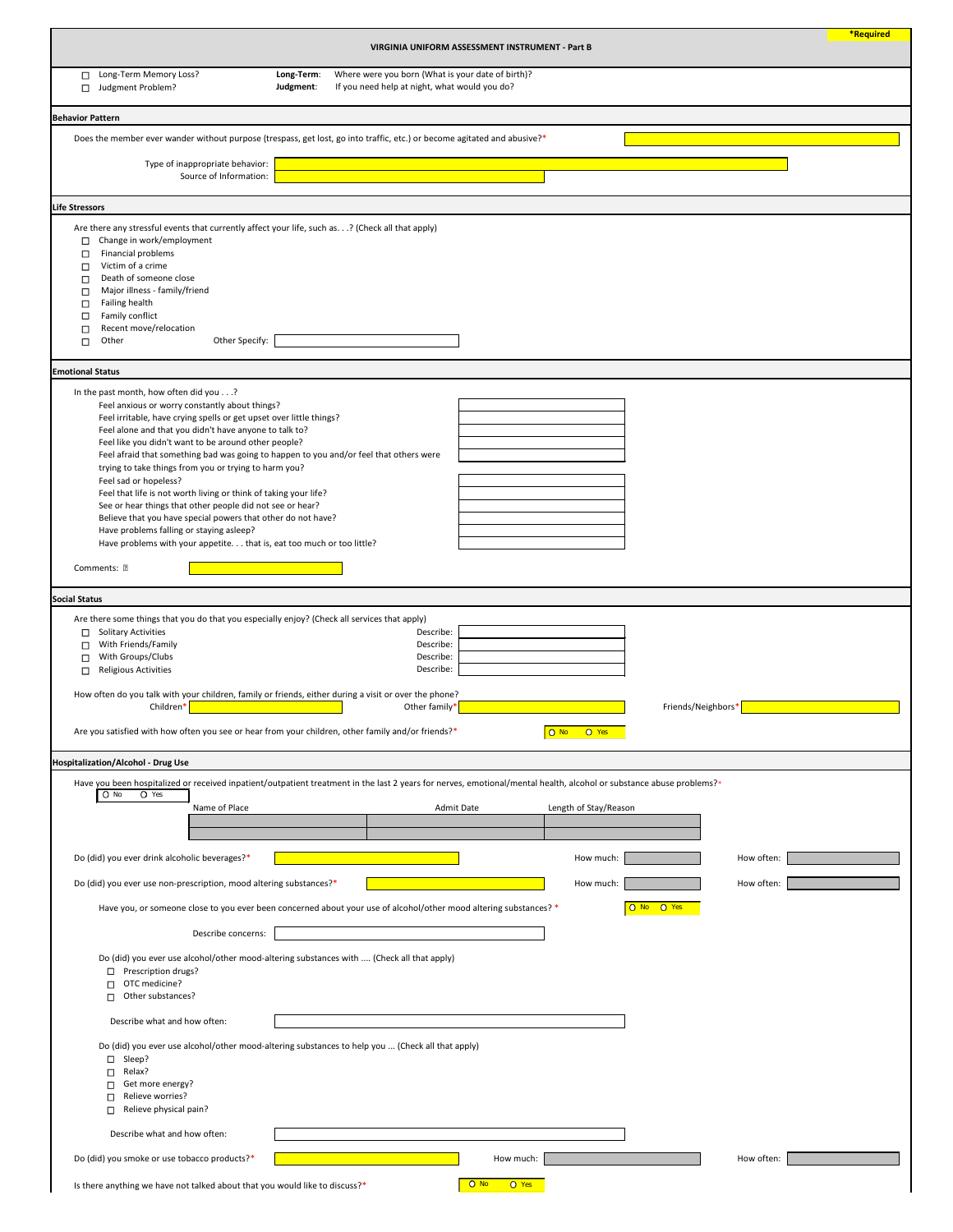|                                                                                                                                              |                                                                                                                                              | VIRGINIA UNIFORM ASSESSMENT INSTRUMENT - Part B | *Required                                                                                                                                                                                                             |  |  |  |
|----------------------------------------------------------------------------------------------------------------------------------------------|----------------------------------------------------------------------------------------------------------------------------------------------|-------------------------------------------------|-----------------------------------------------------------------------------------------------------------------------------------------------------------------------------------------------------------------------|--|--|--|
| Describe what and how often:                                                                                                                 |                                                                                                                                              |                                                 |                                                                                                                                                                                                                       |  |  |  |
|                                                                                                                                              |                                                                                                                                              | <b>Assessment Summary</b>                       |                                                                                                                                                                                                                       |  |  |  |
| Social Services, Adult Protective Services.                                                                                                  |                                                                                                                                              |                                                 | Indicators of Adult Abuse and Neglect: While completing the assessment, if you suspect abuse, neglect or exploitation, you are required by Virginia law, Section 63.1, 55.3 to report this to the local Department of |  |  |  |
| <b>Caregiver Assessment</b>                                                                                                                  |                                                                                                                                              |                                                 |                                                                                                                                                                                                                       |  |  |  |
| Does the member have an informal caregiver?*                                                                                                 | O Yes<br>$O$ No                                                                                                                              |                                                 |                                                                                                                                                                                                                       |  |  |  |
| Where does the caregiver live?                                                                                                               |                                                                                                                                              |                                                 |                                                                                                                                                                                                                       |  |  |  |
| Is the caregiver's help adequate to meet the members needs?                                                                                  |                                                                                                                                              |                                                 |                                                                                                                                                                                                                       |  |  |  |
| Has providing care to the member become a burden for the caregiver?                                                                          |                                                                                                                                              |                                                 |                                                                                                                                                                                                                       |  |  |  |
| Describe any problems with continued caregiving:                                                                                             |                                                                                                                                              |                                                 |                                                                                                                                                                                                                       |  |  |  |
| <b>Preferences</b>                                                                                                                           |                                                                                                                                              |                                                 |                                                                                                                                                                                                                       |  |  |  |
| Member's preferences for receiving needed care:* 2                                                                                           |                                                                                                                                              |                                                 |                                                                                                                                                                                                                       |  |  |  |
| Family/Representative's preferences for member's care:*                                                                                      |                                                                                                                                              |                                                 |                                                                                                                                                                                                                       |  |  |  |
| Physician's comments (if applicable):                                                                                                        |                                                                                                                                              |                                                 |                                                                                                                                                                                                                       |  |  |  |
| <b>Member's Case Summary</b>                                                                                                                 |                                                                                                                                              |                                                 |                                                                                                                                                                                                                       |  |  |  |
|                                                                                                                                              |                                                                                                                                              |                                                 |                                                                                                                                                                                                                       |  |  |  |
| <b>Unmet Needs</b>                                                                                                                           |                                                                                                                                              |                                                 |                                                                                                                                                                                                                       |  |  |  |
| Unmet Needs  (Check all that apply)<br>Finances<br>$\Box$<br>Home/Physical Environment<br>$\Box$<br>ADLS<br>$\Box$<br><b>IADLS</b><br>$\Box$ | Assistive Devices/Medical Equipment<br>□<br>Medical Care/Health<br>□<br>Nutrition<br>п<br>Cognitive/Emotional<br>п<br>Caregiver Support<br>П |                                                 |                                                                                                                                                                                                                       |  |  |  |
| <b>Assessment Completed By</b>                                                                                                               |                                                                                                                                              |                                                 |                                                                                                                                                                                                                       |  |  |  |
| <b>Assessor's Name</b>                                                                                                                       | <b>Section(s) Completed</b>                                                                                                                  | <b>Agency/Provider's Name</b>                   | <b>Provider's NPI</b>                                                                                                                                                                                                 |  |  |  |
|                                                                                                                                              |                                                                                                                                              |                                                 |                                                                                                                                                                                                                       |  |  |  |
|                                                                                                                                              |                                                                                                                                              |                                                 |                                                                                                                                                                                                                       |  |  |  |
|                                                                                                                                              |                                                                                                                                              |                                                 |                                                                                                                                                                                                                       |  |  |  |
| Case assigned to: <sup>[2]</sup>                                                                                                             |                                                                                                                                              | Code #:2                                        |                                                                                                                                                                                                                       |  |  |  |

Code #: $\boxed{\phantom{1}}$ Case assigned to:<sup>[2]</sup> Code #: TI.  $\mathbf{I}$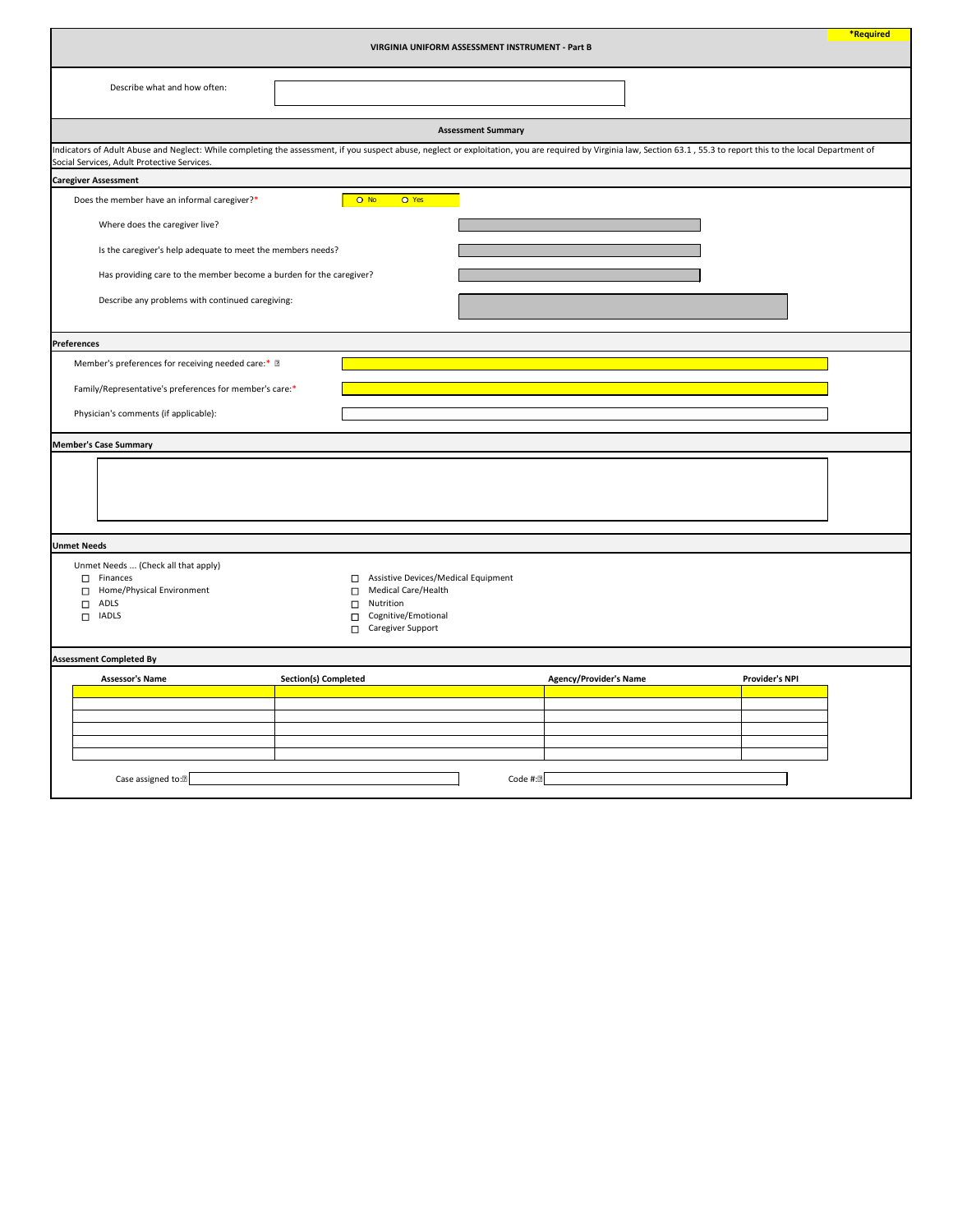|         |                                 |                                                                                                                                       | *Required |
|---------|---------------------------------|---------------------------------------------------------------------------------------------------------------------------------------|-----------|
|         |                                 | <b>VIRGINIA UNIFORM ASSESSMENT INSTRUMENT</b><br><b>Eligibility Communication Document</b>                                            |           |
| To/From |                                 |                                                                                                                                       |           |
|         |                                 | Dept of Social Services Elibility Worker in (City/County responsible for Auxiliar Grant):*                                            |           |
| $O$ To  | O From                          |                                                                                                                                       |           |
|         | Address:*                       | City*<br>State*                                                                                                                       | $Zip*$    |
|         |                                 |                                                                                                                                       |           |
|         |                                 | Assessor/Case Manager:*                                                                                                               |           |
| $O$ To  | O From                          |                                                                                                                                       |           |
|         | Address:*                       | $City*$<br>State*                                                                                                                     | $Zip*$    |
|         |                                 |                                                                                                                                       |           |
|         | <b>Resident Identification</b>  |                                                                                                                                       |           |
|         |                                 |                                                                                                                                       |           |
|         |                                 | Assessor's Provider Number:*<br>Resident Last Name:*<br>First Name:*                                                                  |           |
|         |                                 | Social Security Number:*<br><b>Medicaid Number:</b><br>ALF and Location:*                                                             |           |
|         | <b>Purpose of Communication</b> |                                                                                                                                       |           |
|         |                                 | Purpose of Communication (select one):*                                                                                               |           |
| O       |                                 | Annual Assessment Completed                                                                                                           |           |
|         |                                 | Date of Reassessment:<br>O Resident Continues to meet Criteria for ALF Placement for Residential Living<br>Select appropriate Option: |           |
|         |                                 | O Resident Continues to Meet Criteria for ALF Placement for Assisted Living                                                           |           |
|         |                                 | O Resident Does Not Meet Criteria for Residential or Assisted Living                                                                  |           |
| O       |                                 | Resident No Longer Resides in ALF on Record                                                                                           |           |
|         |                                 | Resident has been discharged to:                                                                                                      |           |
|         | O                               | Another ALF                                                                                                                           |           |
|         |                                 | Last Date of Service in the ALF:<br>Name of the New ALF:                                                                              |           |
|         |                                 | Start of Care Date in New ALF:<br>Provider #:                                                                                         |           |
|         |                                 | New ALF Address:<br>City:<br>State:                                                                                                   | Zip:      |
|         |                                 |                                                                                                                                       |           |
|         | O                               | Home                                                                                                                                  |           |
|         |                                 | Last Date of Service in the ALF:                                                                                                      |           |
|         |                                 | New Address:<br>City:<br>State:                                                                                                       | Zip:      |
|         |                                 |                                                                                                                                       |           |
|         | O                               | Other<br>Please Specify:<br>Last Date of Service in the ALF:                                                                          |           |
|         |                                 | New Address:<br>City:<br>State:                                                                                                       | Zip:      |
|         |                                 |                                                                                                                                       |           |
| O       |                                 | Auxiliary Grant Eligibility Terminated                                                                                                |           |
|         |                                 | Effective Date:<br>Reason:                                                                                                            |           |
|         | <b>Signatures</b>               |                                                                                                                                       |           |
|         |                                 | Name of Assessor/Case Manager Completing Form:                                                                                        |           |
|         | Last Name:*                     | First Name:*                                                                                                                          |           |
|         | Date:*                          | Phone:*                                                                                                                               |           |
|         |                                 | Name of Eligibility Worker Completing Form:                                                                                           |           |
|         | Last Name:*                     | First Name:*                                                                                                                          |           |
|         | Date:*                          | Phone:*                                                                                                                               |           |
|         |                                 |                                                                                                                                       |           |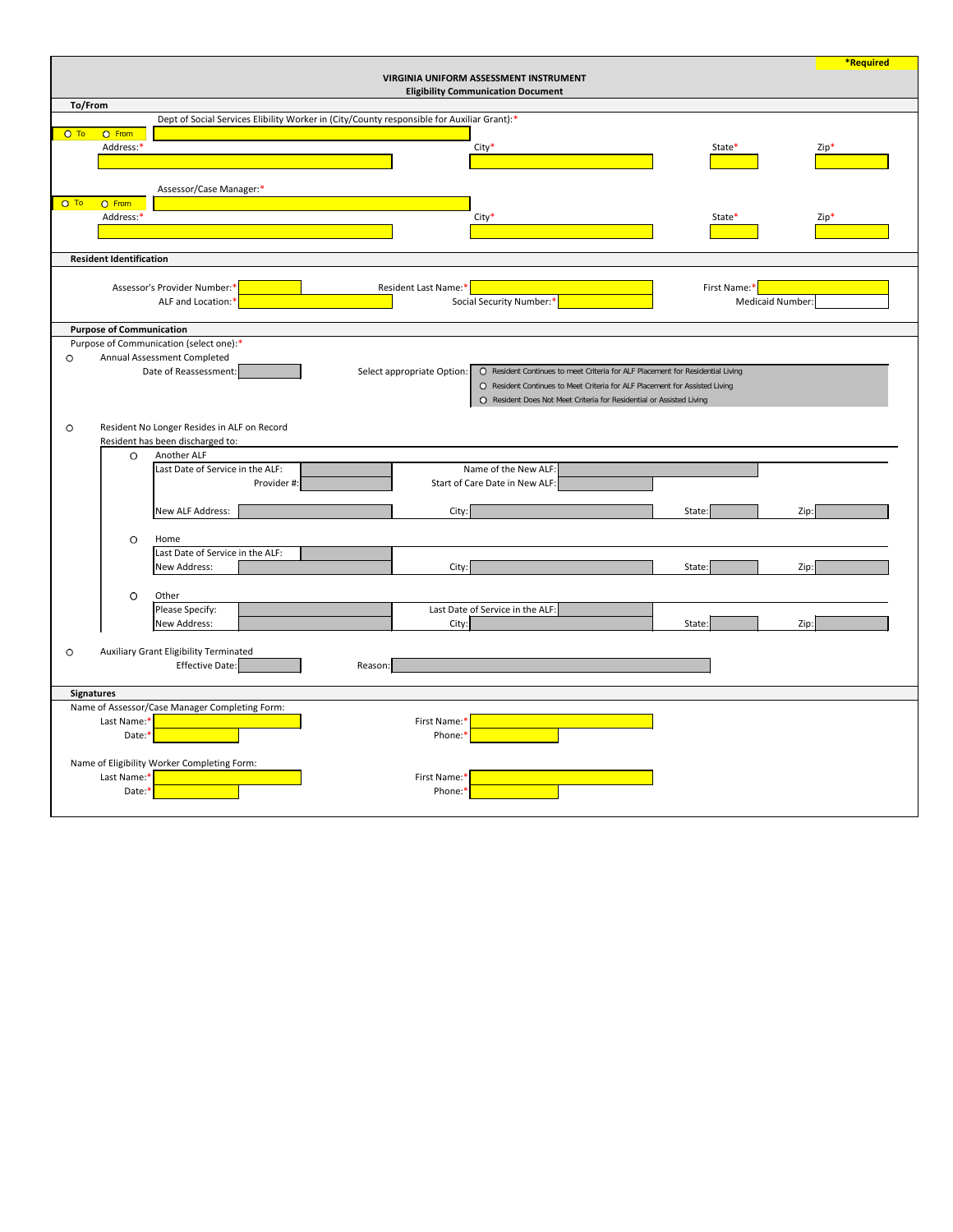|                                                                                                                                                                                                                                                                                                                                                                                |                                                                                                 |                   |                             | <b>*Required</b> |
|--------------------------------------------------------------------------------------------------------------------------------------------------------------------------------------------------------------------------------------------------------------------------------------------------------------------------------------------------------------------------------|-------------------------------------------------------------------------------------------------|-------------------|-----------------------------|------------------|
|                                                                                                                                                                                                                                                                                                                                                                                | <b>VIRGINIA UNIFORM ASSESSMENT INSTRUMENT</b>                                                   |                   |                             |                  |
|                                                                                                                                                                                                                                                                                                                                                                                | Screening for Mental Illness, Mental Retardation/Intellectual Disability, or Related Conditions |                   |                             |                  |
| A. This section is to be completed by the Pre-Admission Screening Committee. This form applies to NF Admissions ONLY.                                                                                                                                                                                                                                                          |                                                                                                 |                   |                             |                  |
| Name:*                                                                                                                                                                                                                                                                                                                                                                         | Date of Birth:*                                                                                 |                   | Date PAS Request Received:* |                  |
| Social Security:*                                                                                                                                                                                                                                                                                                                                                              | Medicaid ID:                                                                                    | Responsible CSB:* |                             |                  |
| 1. Does the individual meet nursing facility criteria?*                                                                                                                                                                                                                                                                                                                        | O Yes<br>$O$ No                                                                                 |                   |                             |                  |
| a. Can a safe and appropriate plan of care to be developed to meet all medical/nursing/custodial care needs?                                                                                                                                                                                                                                                                   |                                                                                                 |                   | O Yes<br>$O$ No             |                  |
| If 'Yes', this form must be completed AND the DMAS-96 form LTC services authorization MUST BE COMPLETED.                                                                                                                                                                                                                                                                       |                                                                                                 |                   |                             |                  |
| 2. Does the individual have a current serious mental illness (MI)?*                                                                                                                                                                                                                                                                                                            | O Yes<br>$O$ No                                                                                 |                   |                             |                  |
| (Check 'Yes' only if answers a, b and c below are 'Yes'. If 'No', do not refer for assessment of active treatment needs for MI Diagnosis.)                                                                                                                                                                                                                                     |                                                                                                 |                   |                             |                  |
| a. Is this major mental disorder diagnosable under DSM-IV (e.g. schizophrenia, mood, paranoid, panic, or other serious anxiety disorder; somatoform disorder; personality disorder;<br>other psychotic hodisorder; or other mental disorder that may lead to a chronic disability)?                                                                                            |                                                                                                 | O Yes<br>$O$ No   |                             |                  |
| b. Has the disorder resulted in functional limitations in major life activities within the past 3-6 months, particulary with regard to interpersonal functioning; concentration, persistence,<br>or pace; and adaptation to change?                                                                                                                                            |                                                                                                 | O Yes<br>$O$ No   |                             |                  |
| c. Does the treatment history indicate that the individual has experienced psychiatric treatment more intensive than outpatient care more than once in the past 2 years or the<br>individual has experienced wihtin the last 2 years an episode of significant disruption to the normal living situation due to the mental disorder?                                           |                                                                                                 | O Yes<br>$O$ No   |                             |                  |
| 3. Does the Individual have a diagnosis of mental retardation (MR) / Intellectual Disability (ID) which was manifested before age 18?*                                                                                                                                                                                                                                         |                                                                                                 |                   | O Yes<br>$O$ No             |                  |
| 4. Does the individual have a related condition?*                                                                                                                                                                                                                                                                                                                              | O Yes<br>$O$ No                                                                                 |                   |                             |                  |
| (Check 'Yes' only if answers a, b and c below are 'Yes'. If 'No', do not refer for assessment of active treatment needs for MI Diagnosis.)                                                                                                                                                                                                                                     |                                                                                                 |                   |                             |                  |
| a. Is the condition atributable to any other condition (e.g. cerebral palsy, epilepsy, autism, muscular dystrophy, multiple sclerosis, Frederick's ataxia, spina befida), other than MI,<br>found to be closely related to MR/ID because this condition may result in impairment of general intellectual functioning or adaptive behavior similar to that of MR/ID persons and |                                                                                                 |                   |                             |                  |
| requires treatment of services similar to those for these people?                                                                                                                                                                                                                                                                                                              |                                                                                                 | O Yes<br>$O$ No   |                             |                  |
| b. Has the condition manifested before age 22?                                                                                                                                                                                                                                                                                                                                 |                                                                                                 | $O$ No<br>O Yes   |                             |                  |
| c. Is the condition likely to continue indefinitely?                                                                                                                                                                                                                                                                                                                           |                                                                                                 | O Yes<br>$O$ No   |                             |                  |
| d. Has the condition resulted in substantial limitaiton in 3 or more of the following areas of major life activity; self-care understanding and use of language, learning, mobility,                                                                                                                                                                                           |                                                                                                 |                   |                             |                  |
| self-direction, and capacity for independent living?                                                                                                                                                                                                                                                                                                                           |                                                                                                 | O Yes<br>$O$ No   |                             |                  |
| Self-care understanding and use of language<br>$\Box$<br>$\Box$                                                                                                                                                                                                                                                                                                                |                                                                                                 |                   |                             |                  |
| Learning<br>Mobility                                                                                                                                                                                                                                                                                                                                                           |                                                                                                 |                   |                             |                  |
| Self-direction<br>⊔                                                                                                                                                                                                                                                                                                                                                            |                                                                                                 |                   |                             |                  |
| Capacity for independent living                                                                                                                                                                                                                                                                                                                                                |                                                                                                 |                   |                             |                  |
|                                                                                                                                                                                                                                                                                                                                                                                |                                                                                                 |                   |                             |                  |
| 5. Recommendation (Either 'a' or 'b' must be checked.)*<br>Refer for secondary assessment (NF Placement = Level II refer to DDM Ascend)<br>$\Box$<br>а.                                                                                                                                                                                                                        |                                                                                                 |                   |                             |                  |
| □<br>MI (#2 above is checked 'Yes')                                                                                                                                                                                                                                                                                                                                            |                                                                                                 |                   |                             |                  |
| MR or Related Condition (#3 or #4 is checked 'Yes')<br>$\Box$                                                                                                                                                                                                                                                                                                                  |                                                                                                 |                   |                             |                  |
| Dual diagnosis (MI and MR/ID or Related Condition categories are checked)<br>□                                                                                                                                                                                                                                                                                                 |                                                                                                 |                   |                             |                  |
| ** NOTE: If 5a is checked, the individual may NOT be authorized for Medicaid-funded LTC until the secondary assessment has been completed.                                                                                                                                                                                                                                     |                                                                                                 |                   |                             |                  |

| b.             |        | No referral for active treatment needs assessment required because individual:                                                                                                                                                                              |  |  |  |  |  |  |
|----------------|--------|-------------------------------------------------------------------------------------------------------------------------------------------------------------------------------------------------------------------------------------------------------------|--|--|--|--|--|--|
|                |        | Does not meet the applicable criteria for serious MI or MR/ID or related condition                                                                                                                                                                          |  |  |  |  |  |  |
|                | $\Box$ | Has a primary diagnosis of dementia (including Alzheimer's disease) and does not have a diagnosis of MR/ID                                                                                                                                                  |  |  |  |  |  |  |
|                | $\Box$ | Has a primary diagnosis of dementia (including Alzheimer's disease) AND has a secondary diagnosis of serious MI                                                                                                                                             |  |  |  |  |  |  |
|                | $\Box$ | Has a severe physical illness (e.g., documented evidence of coma, functioning at brain-stem level, or other conditions which results in a level of impairment so severe<br>that the individual could not be expected to benefit from specialized services.) |  |  |  |  |  |  |
|                | $\Box$ | Is terminally ill (Note: a physician must have documented that individual's life expectancey is six (6) month or less)                                                                                                                                      |  |  |  |  |  |  |
| Name & Title:* |        | Screening Committee:*                                                                                                                                                                                                                                       |  |  |  |  |  |  |
|                | Date:* | Street Address:*<br>Telephone Number:*                                                                                                                                                                                                                      |  |  |  |  |  |  |
|                |        |                                                                                                                                                                                                                                                             |  |  |  |  |  |  |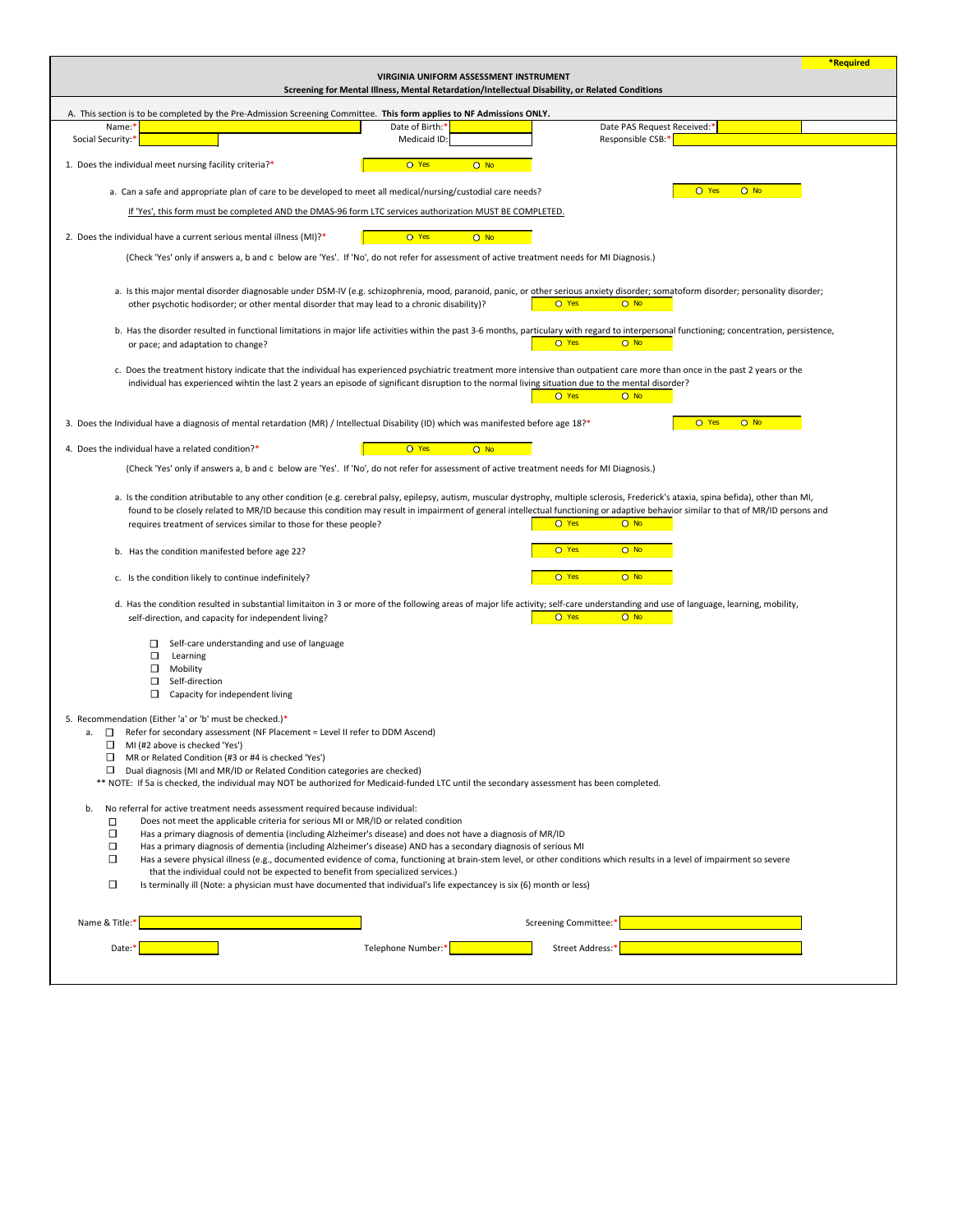|                                                                                                                                                                                                                                                                                                                                                                        |                                      |                                                                        |                   | *Required |
|------------------------------------------------------------------------------------------------------------------------------------------------------------------------------------------------------------------------------------------------------------------------------------------------------------------------------------------------------------------------|--------------------------------------|------------------------------------------------------------------------|-------------------|-----------|
|                                                                                                                                                                                                                                                                                                                                                                        |                                      | VIRGINIA UNIFORM ASSESSMENT INSTRUMENT<br>MI/MR Supplemental: Level II |                   |           |
|                                                                                                                                                                                                                                                                                                                                                                        |                                      |                                                                        |                   |           |
| B. This section is to be completed by the Communiy Services Board or other entity under contract for Level II evaluation process.                                                                                                                                                                                                                                      |                                      |                                                                        |                   |           |
| Last Name:*<br>Name:                                                                                                                                                                                                                                                                                                                                                   |                                      | First Name:*                                                           | $M!$ :            |           |
| <b>Screening Placement Recommendation:</b>                                                                                                                                                                                                                                                                                                                             |                                      |                                                                        |                   |           |
| 1. Evaluations required upon receipt of referral. Check evaluations submitted upon receipt of referral.<br>Neurological Evaluation<br>$\Box$<br>Psychological Assessment<br>$\Box$<br><b>Psychiatric Assessment</b><br>$\Box$<br>Psychosocial/Functional Assessment<br>$\Box$<br><b>History Physcial Examination</b><br>$\Box$<br>Other<br>$\Box$<br>2. Recommendation | Please Specify:                      |                                                                        |                   |           |
| O Specialized services are not indicated                                                                                                                                                                                                                                                                                                                               | O Specialized services are indicated |                                                                        |                   |           |
|                                                                                                                                                                                                                                                                                                                                                                        |                                      |                                                                        |                   |           |
| Comments:                                                                                                                                                                                                                                                                                                                                                              |                                      |                                                                        |                   |           |
|                                                                                                                                                                                                                                                                                                                                                                        |                                      |                                                                        |                   |           |
| 3. Date referral package received:                                                                                                                                                                                                                                                                                                                                     | Date package sent to DMRMRSAS:       |                                                                        |                   |           |
| <b>QMHP Name (MI diagnosis):</b>                                                                                                                                                                                                                                                                                                                                       |                                      |                                                                        |                   |           |
| Last Name:                                                                                                                                                                                                                                                                                                                                                             | First Name:                          |                                                                        |                   |           |
| Date:                                                                                                                                                                                                                                                                                                                                                                  | Phone:                               |                                                                        |                   |           |
|                                                                                                                                                                                                                                                                                                                                                                        |                                      |                                                                        |                   |           |
| <b>Psychologist Name (MR diagnosis):</b>                                                                                                                                                                                                                                                                                                                               |                                      |                                                                        |                   |           |
| Last Name:                                                                                                                                                                                                                                                                                                                                                             | First Name:                          |                                                                        |                   |           |
| Date:                                                                                                                                                                                                                                                                                                                                                                  | Phone:                               |                                                                        |                   |           |
| <b>Case Manager:</b>                                                                                                                                                                                                                                                                                                                                                   |                                      |                                                                        |                   |           |
| Last Name:                                                                                                                                                                                                                                                                                                                                                             | First Name:                          |                                                                        | Title:            |           |
| Date:                                                                                                                                                                                                                                                                                                                                                                  | Phone:                               |                                                                        |                   |           |
| Agency/Facility Name:                                                                                                                                                                                                                                                                                                                                                  |                                      | Agency/Facility ID# (if applicable):                                   |                   |           |
| <b>Mailing Address:</b>                                                                                                                                                                                                                                                                                                                                                | City:                                |                                                                        | State:<br>Zip:    |           |
|                                                                                                                                                                                                                                                                                                                                                                        |                                      |                                                                        |                   |           |
|                                                                                                                                                                                                                                                                                                                                                                        |                                      |                                                                        |                   |           |
| C. This section is to be completed by the department of mental health, mental retardation and substance abuse services.                                                                                                                                                                                                                                                |                                      |                                                                        |                   |           |
| Date referral package received:                                                                                                                                                                                                                                                                                                                                        |                                      | Concur with recommendation of specialized services?                    | $O$ No<br>O Yes   |           |
| Comments:                                                                                                                                                                                                                                                                                                                                                              |                                      |                                                                        |                   |           |
| Copies of referral package sent to:<br>PAS Representative<br>□                                                                                                                                                                                                                                                                                                         |                                      | <b>Representative Name</b>                                             | Date Package Sent |           |
| <b>Community Services Board</b><br>□                                                                                                                                                                                                                                                                                                                                   |                                      |                                                                        |                   |           |
| Admitting/Retaining Nursing Facility<br>$\Box$                                                                                                                                                                                                                                                                                                                         |                                      |                                                                        |                   |           |
| Discharging Hospital (if applicable)<br>□                                                                                                                                                                                                                                                                                                                              |                                      |                                                                        |                   |           |
| Individual Being Evalulated<br>□                                                                                                                                                                                                                                                                                                                                       |                                      |                                                                        |                   |           |
| Individual's Family<br>$\Box$                                                                                                                                                                                                                                                                                                                                          |                                      |                                                                        |                   |           |
| Individual's Legal Representative (if any)<br>□                                                                                                                                                                                                                                                                                                                        |                                      |                                                                        |                   |           |
| <b>Attending Physician</b><br>□                                                                                                                                                                                                                                                                                                                                        |                                      |                                                                        |                   |           |
| $\Box$<br>Appeals Information Included                                                                                                                                                                                                                                                                                                                                 |                                      |                                                                        |                   |           |
|                                                                                                                                                                                                                                                                                                                                                                        |                                      |                                                                        |                   |           |
| Name of Commonwealth MH/MRA:                                                                                                                                                                                                                                                                                                                                           | Title:                               |                                                                        |                   |           |
| Date:                                                                                                                                                                                                                                                                                                                                                                  | Phone:                               |                                                                        |                   |           |
|                                                                                                                                                                                                                                                                                                                                                                        |                                      |                                                                        |                   |           |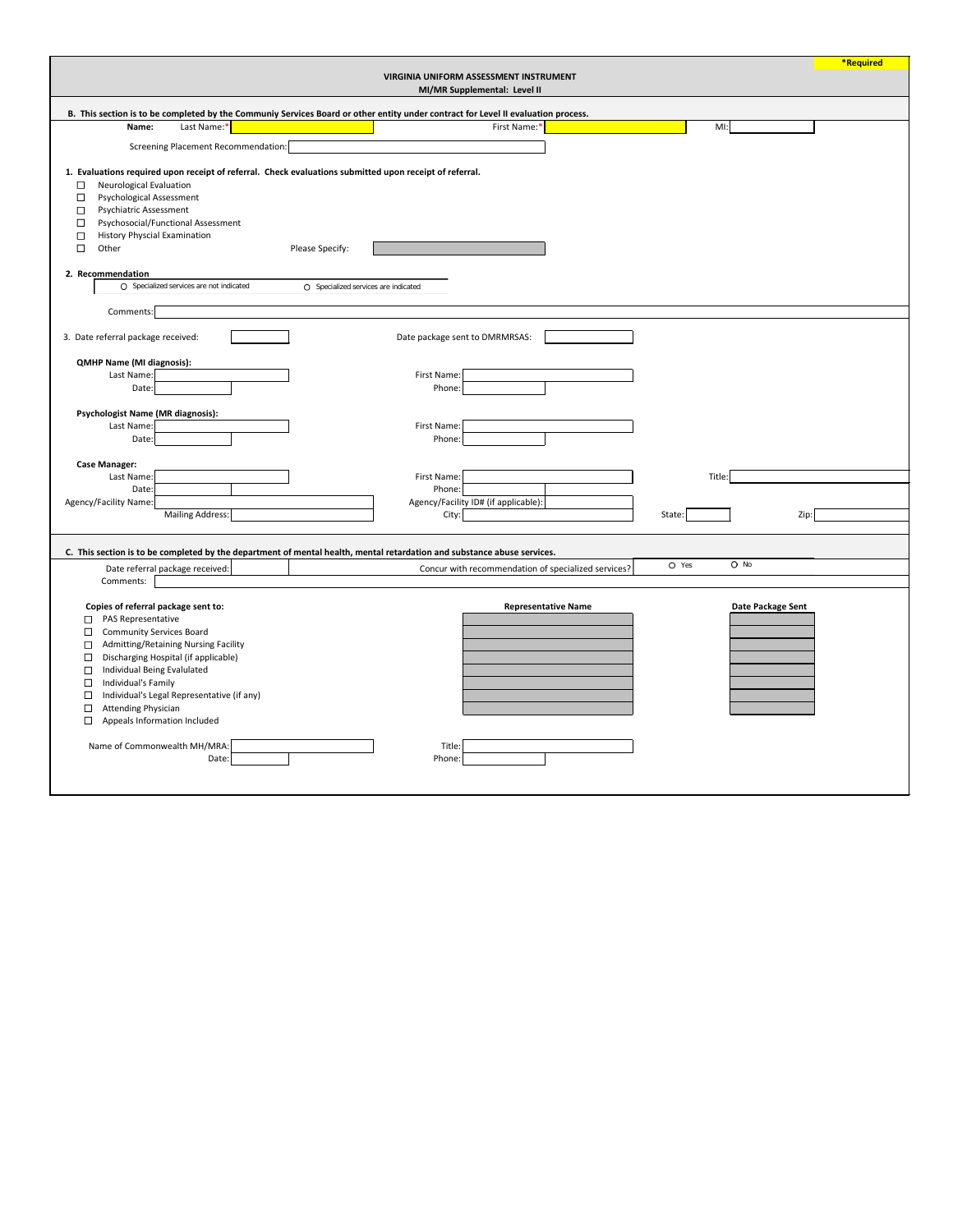| Level I/ALF Screener:                                                                                                                                                                                                                                                                                                                                                                                                                                                                                             |  | Title: | Date: |  |  |  |  |
|-------------------------------------------------------------------------------------------------------------------------------------------------------------------------------------------------------------------------------------------------------------------------------------------------------------------------------------------------------------------------------------------------------------------------------------------------------------------------------------------------------------------|--|--------|-------|--|--|--|--|
|                                                                                                                                                                                                                                                                                                                                                                                                                                                                                                                   |  |        |       |  |  |  |  |
|                                                                                                                                                                                                                                                                                                                                                                                                                                                                                                                   |  |        |       |  |  |  |  |
| By checking this box and entering your name as the Level 1 Physician below, you attest that this authorization is appropriate to adequately meet the individual's needs and<br>assures that all other resources have been explored prior to Medicaid authorization for this member. Any person who knowingly submits this form containing any<br>misrepresentation or any false, incomplete or misleading information may be guilty of a criminal act punishable under law and may be subject to civil penalties. |  |        |       |  |  |  |  |
| Level I Physician:                                                                                                                                                                                                                                                                                                                                                                                                                                                                                                |  | Date:  |       |  |  |  |  |
|                                                                                                                                                                                                                                                                                                                                                                                                                                                                                                                   |  |        |       |  |  |  |  |

|                                                                                                                                                                                                       |              |                                                                  |                                                       | <b>*Required</b> |
|-------------------------------------------------------------------------------------------------------------------------------------------------------------------------------------------------------|--------------|------------------------------------------------------------------|-------------------------------------------------------|------------------|
|                                                                                                                                                                                                       |              | <b>VIRGINIA UNIFORM ASSESSMENT INSTRUMENT</b>                    |                                                       |                  |
|                                                                                                                                                                                                       |              | <b>Medicaid Funded Long-Term Care Service Authorization Form</b> |                                                       |                  |
| <b>Member Information</b><br>Last Name:*                                                                                                                                                              | First Name:* |                                                                  |                                                       |                  |
| Social Security:*                                                                                                                                                                                     | Medicaid ID: |                                                                  | Birthdate: <sup>*</sup><br>Sex:                       |                  |
|                                                                                                                                                                                                       |              |                                                                  |                                                       |                  |
| <b>Medicaid Eligibility Information</b>                                                                                                                                                               |              |                                                                  |                                                       |                  |
| Is Individual currently Medicaid eligible?*                                                                                                                                                           |              |                                                                  | Is Individual currently Auxiliary Grant Eligibility?* |                  |
| $O$ No<br>Has individually formally applied for Medicaid?                                                                                                                                             | O Yes        | <b>Department of Social Services:</b>                            |                                                       |                  |
|                                                                                                                                                                                                       |              | <b>Eligibility Responsibility:</b>                               |                                                       |                  |
|                                                                                                                                                                                                       |              | Services Responsibility:                                         |                                                       |                  |
| Pre-Admission Screening Information: (to be completed only by Level I, Level II, or ALF screeners)                                                                                                    |              |                                                                  |                                                       |                  |
| <b>Medicaid Authorization</b>                                                                                                                                                                         |              |                                                                  |                                                       |                  |
| Medicaid Services Authorized?:*<br>$O$ No<br>O Yes                                                                                                                                                    |              |                                                                  |                                                       |                  |
|                                                                                                                                                                                                       |              |                                                                  |                                                       |                  |
| Level of Care:                                                                                                                                                                                        |              |                                                                  |                                                       |                  |
| Service Availability:                                                                                                                                                                                 |              |                                                                  |                                                       |                  |
| Reason No Medicaid Services Authorized                                                                                                                                                                |              |                                                                  |                                                       |                  |
| Nursing Facility (NF) Services:                                                                                                                                                                       |              |                                                                  |                                                       |                  |
| Length of Stay:                                                                                                                                                                                       |              | Progress Notes:                                                  |                                                       |                  |
|                                                                                                                                                                                                       |              |                                                                  |                                                       |                  |
| ALF Residential Living/ALF Regular Assisted Living:                                                                                                                                                   |              |                                                                  |                                                       |                  |
| $O$ No<br>O Yes<br>Targeted Case Management for ALF?                                                                                                                                                  |              | ALF Reassessment Completed?                                      | $\circ$<br>Full Reassessment                          |                  |
| <b>ALF Provider Name:</b>                                                                                                                                                                             |              | ALF Provider Number:                                             | O Short Reassessment                                  |                  |
| ALF Admit Date:                                                                                                                                                                                       |              |                                                                  |                                                       |                  |
|                                                                                                                                                                                                       |              |                                                                  |                                                       |                  |
| Level I/ALF Screening Identification:*<br>● Yes                                                                                                                                                       | O No         |                                                                  |                                                       |                  |
| Name of Level I/ALF Screener Agency:                                                                                                                                                                  |              |                                                                  | Level I/ALF Screener Provider Number:                 |                  |
| Additional Level I/ALF Screener Agency:                                                                                                                                                               |              |                                                                  | Add'l Level I/ALF Screener Provider #:                |                  |
| Level II Assessment Determination?:* Note: For NF Authorizaiton Only; Does Not Apply to Waivers                                                                                                       |              | O Yes                                                            | $O$ No                                                |                  |
| Complete for the screener who completed the Level II for a diagnosis of MI, MR/ID, or RC:                                                                                                             |              |                                                                  |                                                       |                  |
| Name of Level II Screener:                                                                                                                                                                            |              | Level II Screener Provider #:                                    |                                                       |                  |
| Level II Assessement:                                                                                                                                                                                 |              |                                                                  |                                                       |                  |
|                                                                                                                                                                                                       |              |                                                                  |                                                       |                  |
| Did the individual expire after the PAS/ALF screening decision but before services were received?:*                                                                                                   |              | $O$ Yes                                                          | $O$ No                                                |                  |
|                                                                                                                                                                                                       |              |                                                                  |                                                       |                  |
| <b>Screening Certification</b><br>This authorization is appropriate to adequately meet the individual's needs and assures that all other resources have been explored prior to Medicaid authorization |              |                                                                  |                                                       |                  |
| for the member.                                                                                                                                                                                       |              |                                                                  |                                                       |                  |
|                                                                                                                                                                                                       |              |                                                                  |                                                       |                  |
| $\Box$                                                                                                                                                                                                |              |                                                                  |                                                       |                  |
| By checking this box and entering your name as the Level 1/ALF screener below, you attest that this authorization is appropriate to adequately meet the individual's needs and                        |              |                                                                  |                                                       |                  |
| assures that all other resources have been explored prior to Medicaid authorization for this member. Any person who knowingly submits this form containing any                                        |              |                                                                  |                                                       |                  |
| misrepresentation or any false, incomplete or misleading information may be guilty of a criminal act punishable under law and may be subject to civil penalties.                                      |              |                                                                  |                                                       |                  |
| Level I/ALF Screener:                                                                                                                                                                                 |              | Title:                                                           | Date:                                                 |                  |
|                                                                                                                                                                                                       |              |                                                                  |                                                       |                  |
| □                                                                                                                                                                                                     |              |                                                                  |                                                       |                  |
| By checking this box and entering your name as the Level 1/ALF screener below, you attest that this authorization is appropriate to adequately meet the individual's needs and                        |              |                                                                  |                                                       |                  |
| assures that all other resources have been explored prior to Medicaid authorization for this member. Any person who knowingly submits this form containing any                                        |              |                                                                  |                                                       |                  |
| misrepresentation or any false, incomplete or misleading information may be guilty of a criminal act punishable under law and may be subject to civil penalties.                                      |              |                                                                  |                                                       |                  |
| Lovel <i>LALE</i> Screener:                                                                                                                                                                           |              | Tithor                                                           | Data:                                                 |                  |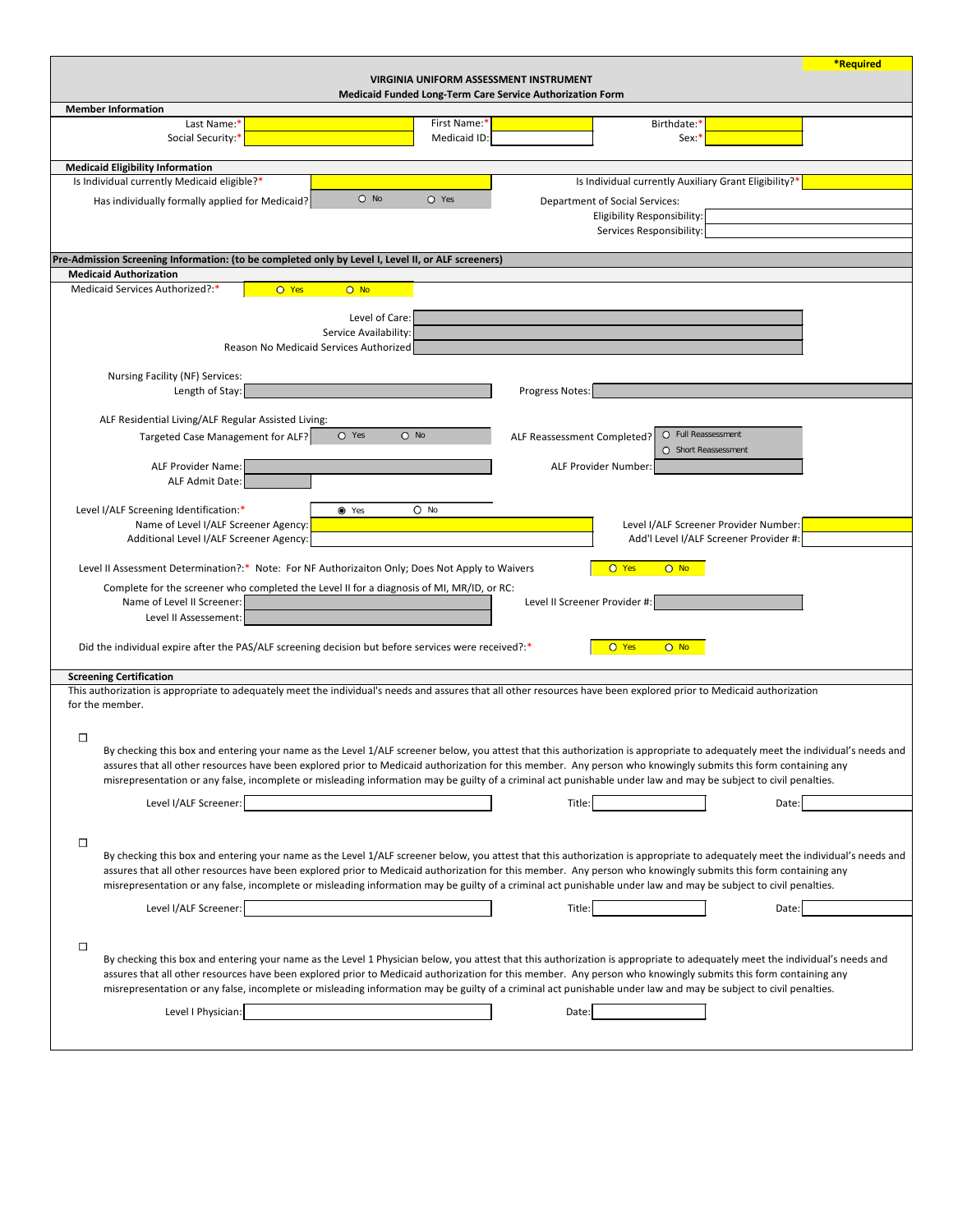|                                                                                                                                                                                                                                                                                                                                                                                                           | <b>*Required</b> |  |  |  |  |  |
|-----------------------------------------------------------------------------------------------------------------------------------------------------------------------------------------------------------------------------------------------------------------------------------------------------------------------------------------------------------------------------------------------------------|------------------|--|--|--|--|--|
| <b>VIRGINIA UNIFORM ASSESSMENT INSTRUMENT</b><br><b>Individual Choice - Institutional Care or Waiver Services Form</b>                                                                                                                                                                                                                                                                                    |                  |  |  |  |  |  |
| <b>Member Information</b>                                                                                                                                                                                                                                                                                                                                                                                 |                  |  |  |  |  |  |
| Individual Being Screened:<br>Last Name:*<br>First Name:*<br>Medicaid ID:                                                                                                                                                                                                                                                                                                                                 |                  |  |  |  |  |  |
| <b>Screening Team Determination</b>                                                                                                                                                                                                                                                                                                                                                                       |                  |  |  |  |  |  |
| A. Individual Meets Nursing Facility Criteria (Functional Dependency level and Medical/Nursing Needs Present):*<br>O Yes                                                                                                                                                                                                                                                                                  | $O$ No           |  |  |  |  |  |
| O Yes<br>$O$ No                                                                                                                                                                                                                                                                                                                                                                                           |                  |  |  |  |  |  |
| Application for individual has been made and accepted:<br>Date Application was made:<br>Facility:                                                                                                                                                                                                                                                                                                         |                  |  |  |  |  |  |
| Contact:                                                                                                                                                                                                                                                                                                                                                                                                  |                  |  |  |  |  |  |
| B. Deterioration in individual's health care condition or changes in available supports prevents former care arrangements                                                                                                                                                                                                                                                                                 |                  |  |  |  |  |  |
| O Yes<br>from meeting needs:*                                                                                                                                                                                                                                                                                                                                                                             | $O$ No           |  |  |  |  |  |
| Describe:                                                                                                                                                                                                                                                                                                                                                                                                 |                  |  |  |  |  |  |
|                                                                                                                                                                                                                                                                                                                                                                                                           |                  |  |  |  |  |  |
| Evidence is available that demonstrates individual's medical and nursing needs are not being met (e.g. recent physician's<br>$O$ No<br>O Yes<br>documentation of instability finding from medical/social services manager):*                                                                                                                                                                              |                  |  |  |  |  |  |
| Describe:                                                                                                                                                                                                                                                                                                                                                                                                 |                  |  |  |  |  |  |
| C. Services individual has selected: *                                                                                                                                                                                                                                                                                                                                                                    |                  |  |  |  |  |  |
| Is Nursing Facility Criteria and Risk of Waiver Services Placement Met?:*<br>O Yes<br>$O$ No                                                                                                                                                                                                                                                                                                              |                  |  |  |  |  |  |
| <b>Choice and Payment Responsibilty</b>                                                                                                                                                                                                                                                                                                                                                                   |                  |  |  |  |  |  |
| Medicaid will pay for someone to come into your home to care for you as long as in-home services will safely meet your needs and is less costly than a nursing facility care. The screening team                                                                                                                                                                                                          |                  |  |  |  |  |  |
| does not authorize the amount of services, or time of the day or days of the week on which services will be provided. You may choose to receive in-home services if there is an available<br>provider in your area and you have additional support from family and/or freinds or are able to maintain health, safety and welfare without additional help when in-home services are not<br>being provided. |                  |  |  |  |  |  |
| To stay at home, help in the following areas is needed. (Check all tha apply):                                                                                                                                                                                                                                                                                                                            |                  |  |  |  |  |  |
|                                                                                                                                                                                                                                                                                                                                                                                                           |                  |  |  |  |  |  |
| Respite<br>□<br>$\Box$<br>Housekeeping                                                                                                                                                                                                                                                                                                                                                                    |                  |  |  |  |  |  |
| <b>Meal Preparation</b><br>□                                                                                                                                                                                                                                                                                                                                                                              |                  |  |  |  |  |  |
| □<br>Shopping                                                                                                                                                                                                                                                                                                                                                                                             |                  |  |  |  |  |  |
| □<br>Laundry<br>Supervision                                                                                                                                                                                                                                                                                                                                                                               |                  |  |  |  |  |  |
| □<br>Personal Care<br>□                                                                                                                                                                                                                                                                                                                                                                                   |                  |  |  |  |  |  |
| ADLS<br>□                                                                                                                                                                                                                                                                                                                                                                                                 |                  |  |  |  |  |  |
| □<br><b>PERS</b>                                                                                                                                                                                                                                                                                                                                                                                          |                  |  |  |  |  |  |
| □<br>Transportation                                                                                                                                                                                                                                                                                                                                                                                       |                  |  |  |  |  |  |
| Skill Nursing Needs/Private Duty Nursing<br>□                                                                                                                                                                                                                                                                                                                                                             |                  |  |  |  |  |  |
| <b>Documentation of Individual Choice</b><br>The following have been presented and discussed with the individual (discussion of each item is required):*                                                                                                                                                                                                                                                  |                  |  |  |  |  |  |
|                                                                                                                                                                                                                                                                                                                                                                                                           |                  |  |  |  |  |  |
| $\Box$<br>The findings and results of the individual's evaluation and needs.                                                                                                                                                                                                                                                                                                                              |                  |  |  |  |  |  |
| A choice between Institutional Care (nursing facility) and the appropriate Home- and Community- Care Based Waiver, PACE (if available in service area) or MCO (if available in<br>$\Box$<br>service area).                                                                                                                                                                                                |                  |  |  |  |  |  |
| The individual understands when a diagnosis of mental illness, mental retardation/intellectual disabilities or related condition exists a secondary screening is required to determne<br>$\Box$                                                                                                                                                                                                           |                  |  |  |  |  |  |
| if additional services are necessary. Services can not start until the completion of the secondary assessment. For NF = Level II Screening.                                                                                                                                                                                                                                                               |                  |  |  |  |  |  |
| The individual's right to a fair hearing and the appeal process.<br>□                                                                                                                                                                                                                                                                                                                                     |                  |  |  |  |  |  |
| If known, insert provider name here:<br>The individual's right to choice of provider(s).<br>□                                                                                                                                                                                                                                                                                                             |                  |  |  |  |  |  |
| The individual's right of choice of service(s).<br>$\Box$<br>The individual's potential to have a patient pay amount based on his or her income, regardless of the amount of institutional or community-based care received.<br>$\Box$                                                                                                                                                                    |                  |  |  |  |  |  |
| The individual understands that, by using Consumer-Directed Services he or she bears the responsibilities associated with employing his or her own personal attendants. Note:<br>$\Box$                                                                                                                                                                                                                   |                  |  |  |  |  |  |
| DMAS is not the employer for Consumer-Directed Services.                                                                                                                                                                                                                                                                                                                                                  |                  |  |  |  |  |  |
| The individual's (or authorized representative's) consent to exchange information with the Department of Medical Assistance Services (DMAS) by signing and dating this form. This<br>$\Box$<br>consent will remain in effect until revoked by the individual (or authorized respresentative) in writing.                                                                                                  |                  |  |  |  |  |  |
| $\Box$<br>At Risk: for waiver service authorizations - individuals must also met the 'at risk' definition in order to receive services. At risk is defined according to 42 CFR 441.302(1): 'when<br>there is a reasonable indication that an individual might need the services in the near future (that is, a month or less) unless he or she receives home and community based services'                |                  |  |  |  |  |  |
| <b>Signatures</b>                                                                                                                                                                                                                                                                                                                                                                                         |                  |  |  |  |  |  |
|                                                                                                                                                                                                                                                                                                                                                                                                           |                  |  |  |  |  |  |
| $\Box$<br>The above information has been discussed with me. I understand that the provider will develop a Plan of Care with my assistance based on my needs and my available support.<br>Provider staff is responsible to provide continuous and reliable care. I understand that when there is a lapse in service I am responsible to provider back-up support. *                                        |                  |  |  |  |  |  |
| Individual's Name:<br>Date Reviewed:                                                                                                                                                                                                                                                                                                                                                                      |                  |  |  |  |  |  |
| Screener's Name:<br>Date Reviewed:                                                                                                                                                                                                                                                                                                                                                                        |                  |  |  |  |  |  |
| Family Member, Parent, Legal                                                                                                                                                                                                                                                                                                                                                                              |                  |  |  |  |  |  |
| Guardian, or Authorized                                                                                                                                                                                                                                                                                                                                                                                   |                  |  |  |  |  |  |
| Date Reviewed:<br>Representative:                                                                                                                                                                                                                                                                                                                                                                         |                  |  |  |  |  |  |
|                                                                                                                                                                                                                                                                                                                                                                                                           |                  |  |  |  |  |  |
| Indicate Applicable Designation:                                                                                                                                                                                                                                                                                                                                                                          |                  |  |  |  |  |  |
|                                                                                                                                                                                                                                                                                                                                                                                                           |                  |  |  |  |  |  |